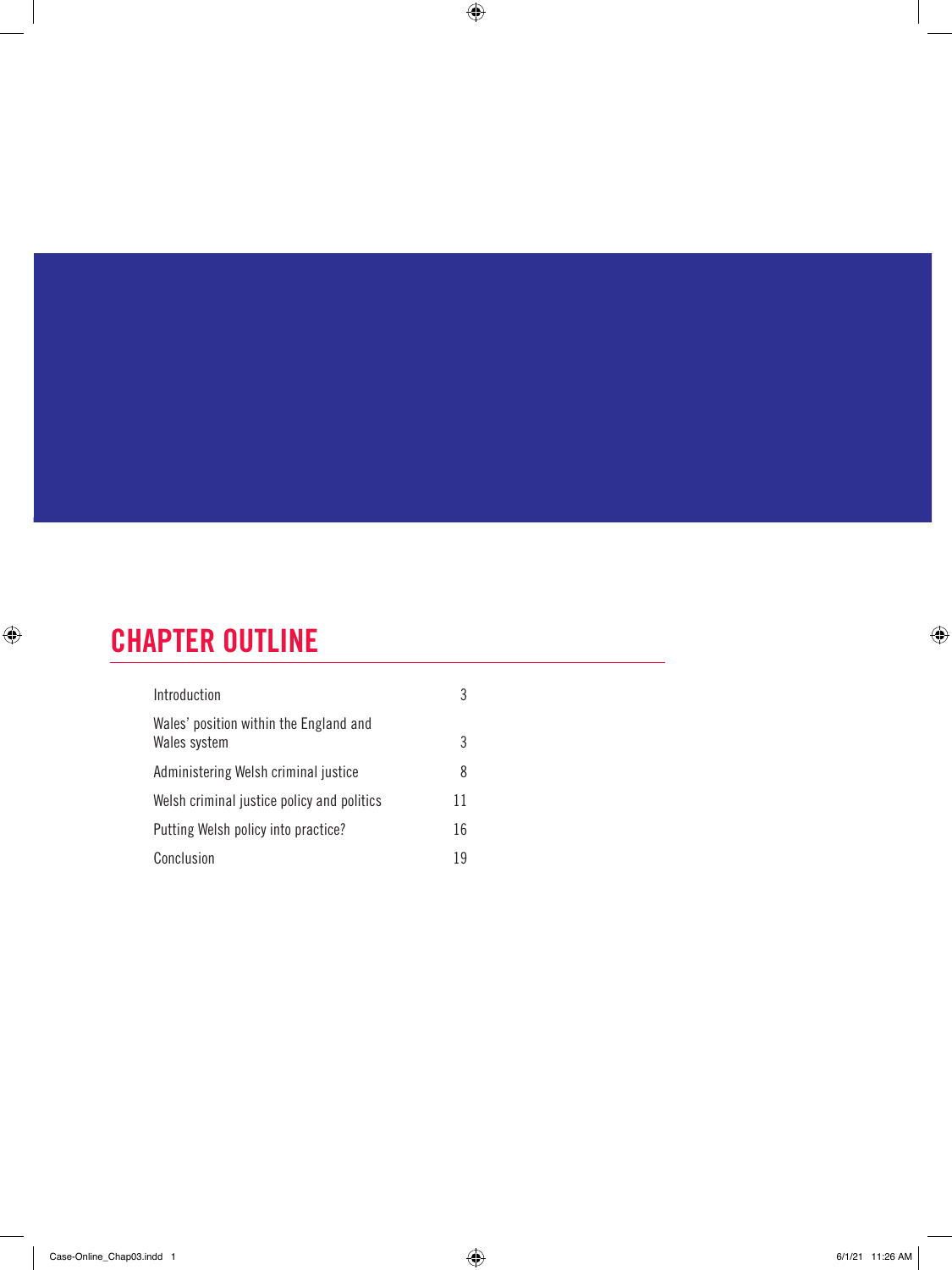# The criminal justice system in Wales

 $\bigoplus$ 

*Robert Jones, Jonathan Evans, and Kevin Haines*

# KEY ISSUES

#### After studying this chapter you should be able to:

- identify the origins of the 'single' England and Wales criminal justice system;
- appreciate the impact that democratic devolution has made to criminal justice in Wales;
- critically evaluate the extent to which policy differences now exist between Wales and England, despite the continuation of the England and Wales jurisdiction;
- identify the principles that helped to shape the Welsh Government's social policy agenda during its formative years;
- evaluate some of the major developments within youth justice practice in Wales, including those that have given rise to the concept of 'dragonisation'.

 $\bigoplus$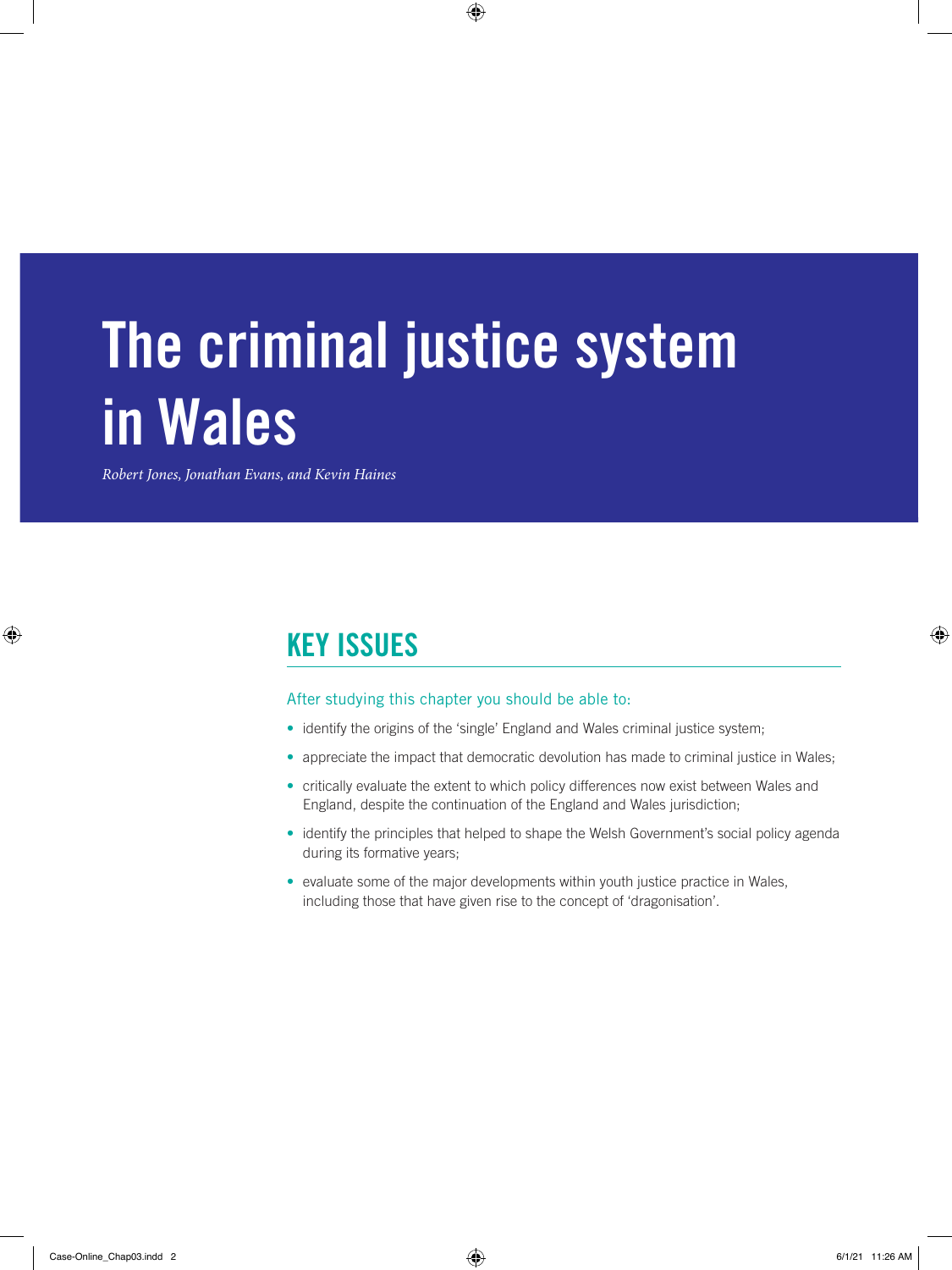In this chapter we explore the Welsh criminal justice system in Wales. Within criminological debates in Western Europe, Wales is one of the least visible or talked about countries. Arguably, though, it has much to offer in terms of fresh insights into important criminological and criminal justice issues. Unlike Northern Ireland and Scotland, Wales is the only devolved UK nation without its own separate criminal justice system. Since the 16th century it has occupied a shared jurisdiction with England. Since the beginning of this century, however, the calls for an independent justice system for Wales have been growing. The loudest of these came in 2019 after the Commission on Justice in Wales (2019: 10) recommended that a separate Welsh system should be established to help overcome the 'unduly complex' nature of the current system in Wales.

In the exact same way as criminologists argue that we need to take environmental crime more seriously (Chapter 12), or that we need to think more closely about the relationship between crime and the media (Chapter 6), this chapter seeks to encourage students to think about Wales as a standalone unit of study. Consider this: how many times have you heard a course lecturer or tutor refer to the 'England and Wales' system? Take a look at recent news reports covering crime and criminal justice issues and see how many references you can find to crime in 'England and Wales' or to prisoner numbers in 'England and Wales'? It is often taken for granted by criminologists that these two countries are the same, but to what extent is this true? Our aim in this chapter is to think more deeply about this question and to confront the strange reality that differences now exist between two countries that have been part of the same justice system for the best part of 500 years.

Although our main focus will be on the Welsh criminal justice system today, if we are to fully understand the unique characteristics and issues associated with the current system in Wales, we need to explain the historical background and the dynamic contemporary context of devolution. We will therefore begin with a brief historical overview of how Wales came to share the same legal jurisdiction as England, the more recent development of Wales' own government and parliament since 1999, and the changes this has brought to Welsh criminal justice. We will then give a brief introduction to the adult criminal justice system in Wales and chart the emergence of what is an unprecedented and highly unusual set of arrangements in Wales. From here, we go on to provide an account of the development of a distinctive Welsh policy agenda, particularly in the field of youth justice. This is often referred to as 'dragonisation' (Edwards and Hughes, 2009; Haines, 2010; Evans et al., 2021); the dragon being the national symbol of Wales. However, as we will see, this process of dragonisation has not reached all parts of the criminal justice system in Wales. We conclude by assessing the extent to which criminal justice can be described as distinctive from England and consider some of the challenges that lie ahead.

# Wales' position within the single jurisdiction of 'England and Wales'

If you were to approach someone who is reasonably well-informed about criminological matters and ask them to tell you one thing that is different about criminal justice in Wales in comparison with England, you would probably struggle to get a response. The reason for this is that the majority of people consider Wales and England to be the same when thinking about crime and criminal justice. This understanding can largely be explained by the fact that England and Wales are joined together in a unitary legal jurisdiction where they share identical laws and criminal justice institutions. This situation is not helped by the fact that criminological analysis of this system often tends to favour England. This is partly because the majority of the population live in England, and partly because it

is where the UK Government and the ministerial departments responsible for criminal justice are located.

The dominance of England over Wales was established almost 500 years ago. The often-cited entry for Wales in the 1911 edition of *Encyclopaedia Britannica*, 'For Wales, see England', implies that the country to the west of England is merely an adjunct or an afterthought. England and its institutions have spoken on behalf of Wales in debates over many years, both within the UK and internationally (Thomas, 1991), and we see this attitude reflected in the way that many criminologists speak of events that have taken place in Wales. Ranging from infamous prison riots to high profile policing incidents, key criminological events that have occurred in Wales have often been lost

 $\bigoplus$ 

↔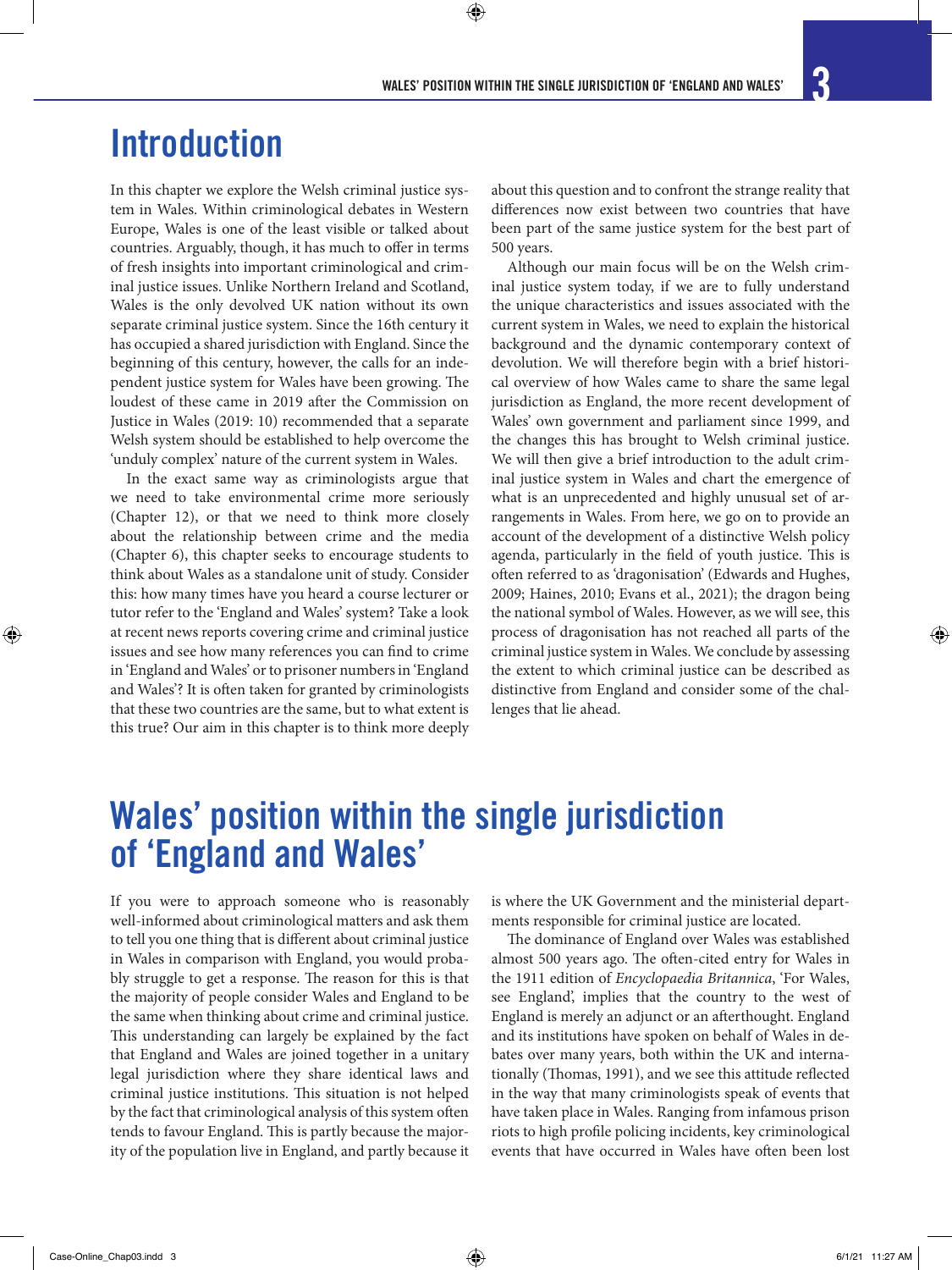

within accounts and descriptions focused upon England (Jones, 2017). While this clearly reflects the fact that Wales finds itself in a shared system with a much bigger and more powerful partner, as opposed to any deliberate attempt by criminologists to overlook Wales, the effect is that to even think about Wales as a unit of analysis worthy of serious consideration can feel rather unnatural and unusual.

Despite the establishment of a government and parliament in Wales in 1999, the focus on England in policy analysis has largely continued throughout the 21st century. So why does Wales continue to be overlooked within criminological debates? To fully understand this, we must understand how the England and Wales system came into existence.

### The development of the English-Welsh jurisdiction

The 36-year rule of King Henry VIII is more likely to conjure up memories of childhood history lessons and infamous tales of his six wives than the establishment of the single jurisdiction of 'England and Wales'. But it was through the passing of two separate 'Acts of Union' by this monarch that Wales was effectively incorporated into the English state. The first statute in 1535/6 (the Act for Law and Justice to be Ministered in Wales in Like Form as it is in the Realm) was followed in 1542/3 by the Act for Certain Ordinances in the King's Dominion and Principality of Wales. These statutes were implemented with two aims: to unite the two countries politically; and to sweep away indigenous (native) Welsh laws and

any other 'customs and usages' that had once flourished under Hywel Dda (Wales' own legal system) and Wales' own penal code (Rawlings, 2003: 460). It could be argued that the aim of establishing legal, and some would claim cultural (Thomas, 1991), uniformity across England and Wales reflected a political union based on achieving assimilation rather than the voluntary union of two countries. The Welsh story is in marked contrast to the Act of Union between England and Scotland in the 18th century, where the latter managed to retain its own distinct legal system (Nairn, 1981/2015).

While we might justly consider the Welsh Acts of Union as having vandalised and replaced indigenous legal practices, the establishment of the Courts of Great Session (which did not cover Monmouthshire) after 1542 did make space for a distinct Welsh 'legal identity' (Watkin, 2012: 145) within the jurisdiction of 'England and Wales'. Even though the English language had become the official language of the law in Wales, the Welsh language continued to be widely used within the Great Sessions (see 'Controversy and debate' for more on the Welsh language). The Acts of Union also gave Wales a measure of political identity as the shires (counties) of the country were entitled to send representatives to the Westminster parliament. In 1830, however, the Courts of Great Session were abolished and Wales was brought into complete legal and judicial conformity with England. It was from this point onwards that the 'unitary' system of England and Wales was created. However, subtle changes brought on by democratic devolution in Wales now form part of a story about Wales' changing role in the England and Wales system.

### CONTROVERSY AND DEBATE

### Cymraeg (the Welsh Language): Protest and the Campaign for Legal Equality

The Welsh language is one of the oldest living languages in Europe and, until the early 20th century, was the mother tongue and majority language of the country. The decline in the use of Welsh began with the 1536 Act of Union banished it from the law courts and public life, with English seen as the language of social mobility and advancement. In 1847, three non-Welsh speaking commissioners published a Report recording children's weak grasp of the English language and describing the Welsh language as a barrier to moral progress. The Report was dubbed 'Brad Y Llyfrau Gleision' ('The Treason of the Blue Books'; 'blue' referring to the colour in which

the Report has been published: https://www.library. wales/discover/digital-gallery/printed-material/the-bluebooks-of-1847). Despite the widespread upset the Report caused, it reinforced the idea that English was the superior language and Welsh was irrelevant in the modern world. It is against this background that the already established practice of the 'Welsh Not' took a stronger hold in Welsh schools. As English was to be the language of formal education, a child heard speaking Welsh in school would be given a 'Welsh Not', which was a piece of wood hung around the neck and passed around by the children to those speaking Welsh in the playground. At the end of the day the child with the Welsh Not was beaten with a cane by the teacher.

!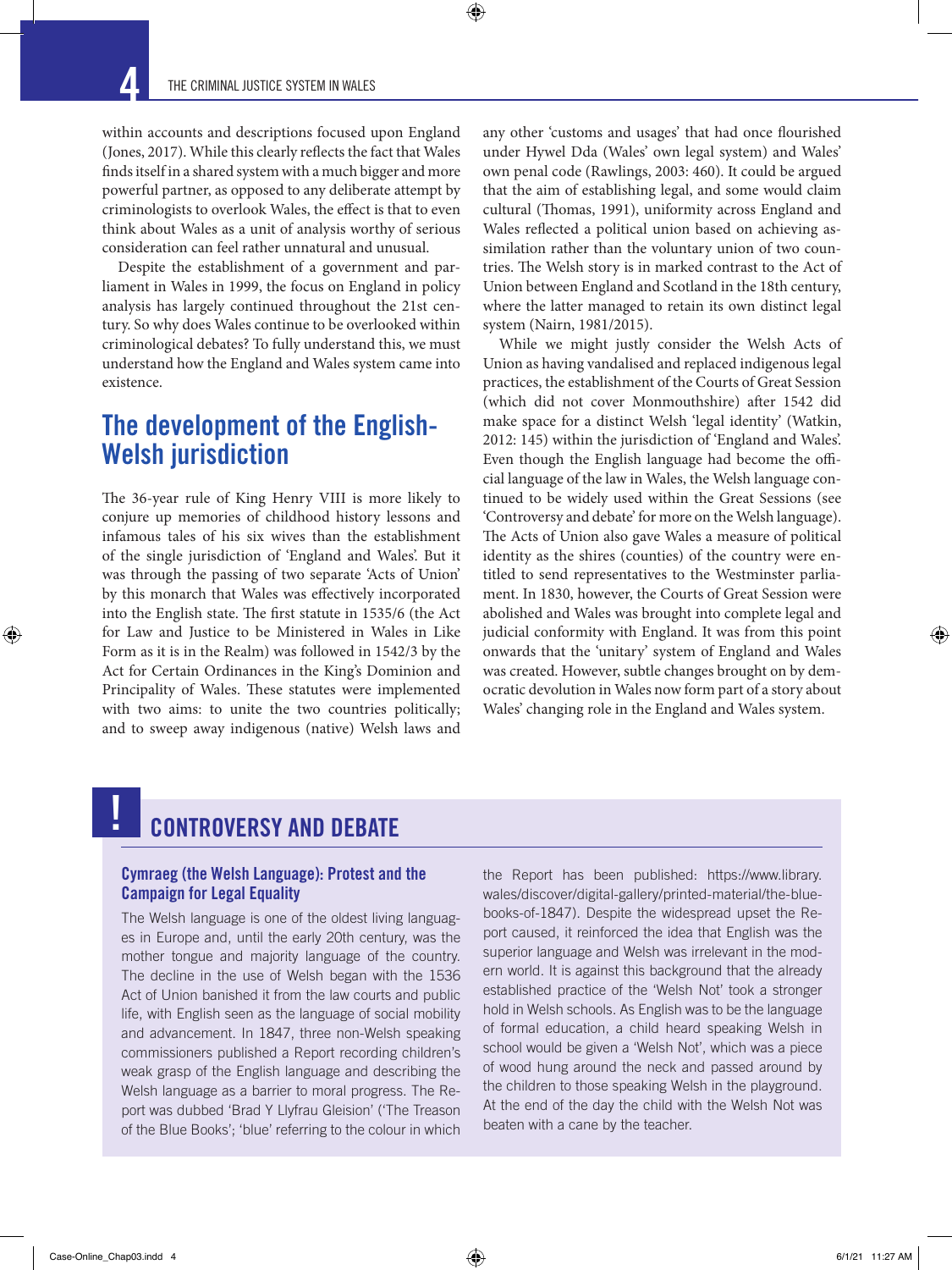Despite this overt discrimination against the Welsh language, there was significant cultural resistance in the chapels and the *eisteddodau* (local and national festivals that celebrated Welsh music, dance and literature—see Edwards, 2016). Nevertheless, the 1911 census recorded that less than 50 per cent of the Welsh population spoke the language, with the 2011 census seeing the number fall to 19 per cent (Office for National Statistics, 2012). However, it is worth noting that Annual Population Surveys conducted by the Office for National Statistics in the intervening period give a higher estimate, which may in part be accounted for by the rise in Welsh medium education. According to the Annual Population Survey released in 2020 and reflecting data from mid-2019, Cardiff has 89,300 Welsh speakers—25 per cent of the population of the city (Office for National Statistics, 2021). If such estimates are reliable, the Welsh Government target of a million Welsh-speakers by 2050 (Welsh Government, 2017) may be attainable.

The reasons for the possible revival in the fortunes of the Welsh language may be of interest to some readers, but why does the language a people speak matter in a chapter about the criminal justice system in Wales? Surely, it is just a matter of choice? This brings us to a much wider debate about the legal status of languages, cultural rights, and citizenship. After the Acts of Union in the 16th century, Welsh was a stateless language (which is to say that there was no state to protect and support it). The point is that Welsh speakers were not able to use their language of choice in many areas of their lives: in school, in work, in courts, and in dealings with local and central government. The campaign for equal rights for the Welsh language began in earnest with the formation

in 1963 of *Cymdeithas Yr Iaith Cymraeg* (the Welsh Language Society), a campaigning group which used tactics of non-violent direct action and civil disobedience. Many of its members were convicted and imprisoned for such 'criminal' acts as spraying paint on English-only signs, refusing to complete English-only official forms, and damaging television masts in the campaign for a Welsh language television challenge. Were these crimes or were the assertion of cultural human rights?

So what has been the response to such campaigns? The Welsh Language Act 1967 permitted the use of Welsh in legal proceedings and authorised the production of official forms in Welsh. A Welsh language channel was established (*Sianel Pedwar Cymru*) in 1983. The Welsh Language Act 1993 strengthened the position of the language, initiating Welsh Language Schemes in public bodies. However, it was not until the passage of the Welsh Language (Wales) Measure 2011 that the indigenous language of Wales was given parity of legal status in the public life of Wales Notwithstanding these statutory measures, the future of Welsh-speaking communities in the traditional heartlands of the country is far from being assured.

Perceptions that the Welsh language, and indeed Welsh national, interests were marginal within the United Kingdom were heightened in the 1960s when Capel Celyn, a Welsh-speaking village, was flooded in order to build a reservoir that would provide water for Liverpool. Despite every Welsh MP voting against the proposal, Tryweryn Reservoir was built because they were outvoted by their English counterparts. For many, Tryweryn became a nationalist symbol of the political impotence of Wales.

The story of devolution in Wales began three decades before the birth of its own democratic institutions in 1999. In the early 1960s, the process of administrative devolution began with the establishment of a Welsh Office (in Cardiff and London) overseen by a Secretary of State for Wales. By the early 1970s there were plans to establish a National Assembly in Wales, with a view to democratising many of the powers vested in the Welsh Office, but a referendum held in 1979 defeated this proposal overwhelmingly. Nevertheless, a broad-based and cross-party national movement regrouped and continued to argue the democratic case for devolution. By 1996 the Welsh Office in Westminster, a UK Ministerial department, was responsible for a wide range of government functions including education, health, housing, local government, social services, and the Welsh language. When another opportunity

to vote in favour of establishing a National Assembly was put to the Welsh electorate in September 1997 by Tony Blair's New Labour Government, they advanced the argument that electing 60 Assembly members would be a more democratic method of delegating power to Wales than the existing administrative arrangement. Although the margin of victory was a mere 6,721 votes (50.3 per cent) on a turnout of just over half of those eligible to vote, the referendum outcome in 1997 was enough to endorse the proposals and secure devolution to Wales.

Despite a lukewarm show of support for its existence in 1997, the National Assembly for Wales was 'formally empowered' in June 1999 (Rawlings, 2003: 1). As set out within the UK Labour government's *A Voice for Wales* White Paper in 1997 (Wales Office, 1997), the National Assembly was given executive responsibility for 20 separate areas of

⊕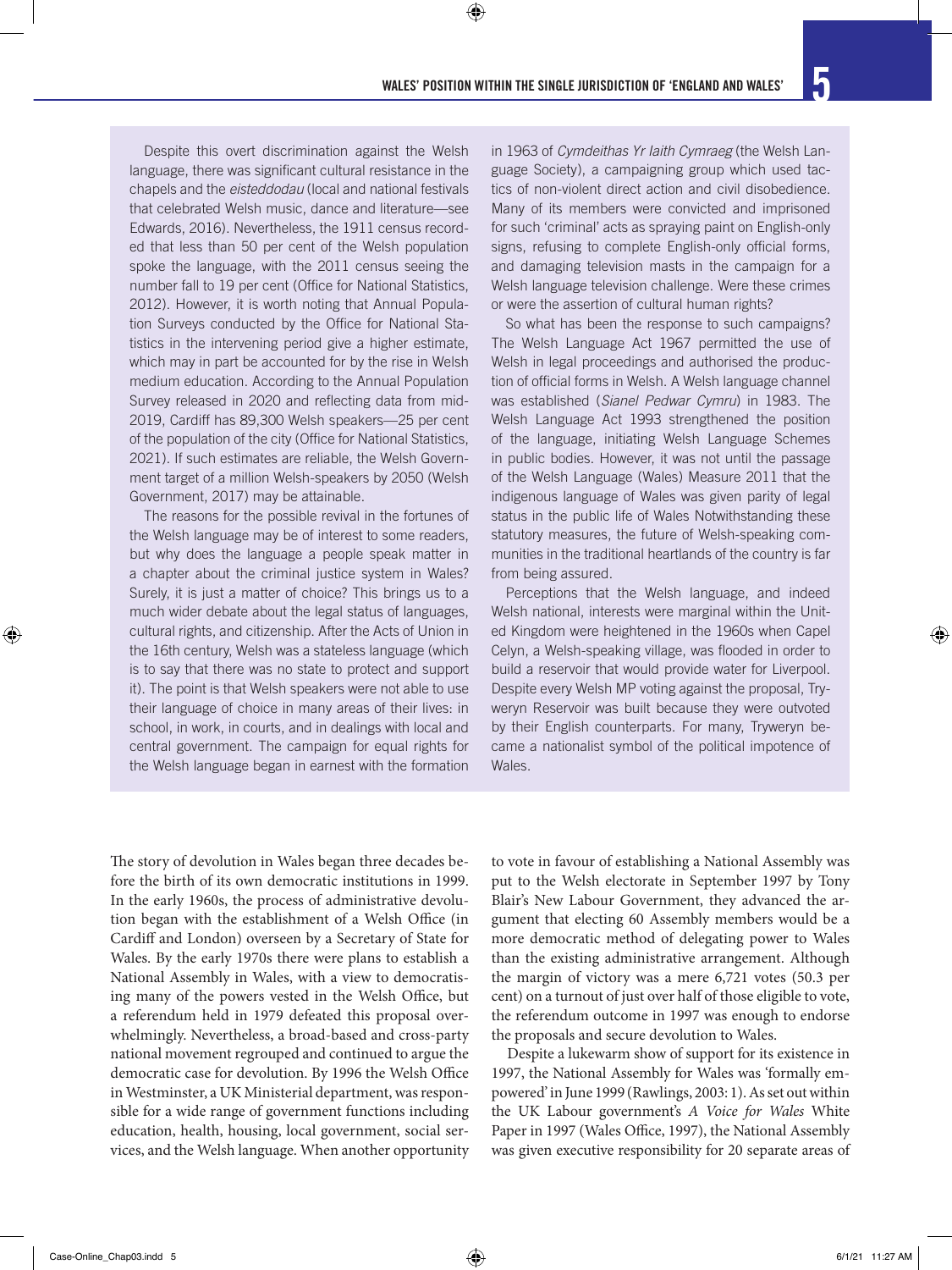policy. These included responsibilities over areas of social policy such as housing, education, social services, community safety, and health. Since then, the National Assembly has become more established and has developed into a more familiar parliamentary structure. Responsibilities are now divided between the Executive (Government) and Non-executive (Parliament) functions, with the former now referred to as the Welsh Government (following a period of it being described as the Welsh Assembly Government) and the 'parliamentary' function renamed as the Welsh Parliament (*Senedd Cymru* in the Welsh language—*Senedd* meaning 'Parliament' and *Cymru* meaning 'Wales') in May 2020.

Devolution is best thought of as a process (one that is summarised in Figure 1) rather than an event, and it is worth noting that the democratic institutions in Wales have acquired greater powers since the formative years of the Assembly. The Welsh Parliament, as it is now known, gathered more powers following the passage of the Government of Wales Act 2006 as well as another referendum in 2011 in which the people of Wales voted in favour (63 per cent) of granting the Senedd/ Parliament primary law-making powers (Wyn Jones and Scully, 2012). In more recent years, two Wales Acts (2014 and 2017) have granted further powers to the Welsh parliament over a range of areas including taxation, elections, and the size of the Welsh parliament itself. (Those interested in such constitutional issues should explore the work of the Wales Governance Centre at Cardiff University: http://sites.cardiff.ac.uk/wgc/.) However, despite the acquisition of these greater powers, responsibility for policing and criminal justice in Wales is still a matter for the UK Parliament in Westminster. The England and Wales system remains formally intact, but the supposed 'unitary' character of the shared jurisdiction is showing signs of creaking under the pressure and weight of widening Welsh divergence.

### The trajectory of criminal justice powers in Wales

Throughout the different stages of Welsh devolution, which have been informed by various reports and commissions (e.g., the Richard Commission, 2004, and the All Wales Convention, 2009), formal responsibility for both adult and youth justice in Wales has remained unchanged. In other words, the single jurisdiction of England and Wales has remained intact, at least in name. Although two separate Wales Acts (2014 and 2017) have transferred further powers to the Welsh Parliament, the UK government remains responsible for the key criminal justice areas of policing, the courts, sentencing policy, youth justice, prisons, and the probation service. In recent years, however, increasing attention has been directed towards the future of criminal and youth justice powers in Wales. In 2014 the second part of the Silk Commission's inquiry into the future of devolution in Wales concluded that aspects of policing and justice should be transferred to the National Assembly. In its evidence to the Silk Commission's inquiry, the Welsh Government (2013) called for the immediate devolution of policing and youth justice powers as well as the eventual transfer of functions relating to the prison and probation service in Wales. Within its own evidence submission, however, the UK government reiterated its commitment to ensuring that Wales remained part of the single England and Wales justice system (Wales Office, 2013).

Although much of the focus within recent debates and discussions has been placed upon the potential to devolve adult and youth justice powers to Wales, the Silk Commission's report—and indeed many of those who provided evidence submissions (e.g. Wales Office, 2013; Welsh Government, 2013)—arguably failed to properly take into account the effect that devolution had already had on adult



 $\bigcirc$ 

Figure 1 The process of devolution is best thought of as a process rather than an event

 $\bigoplus$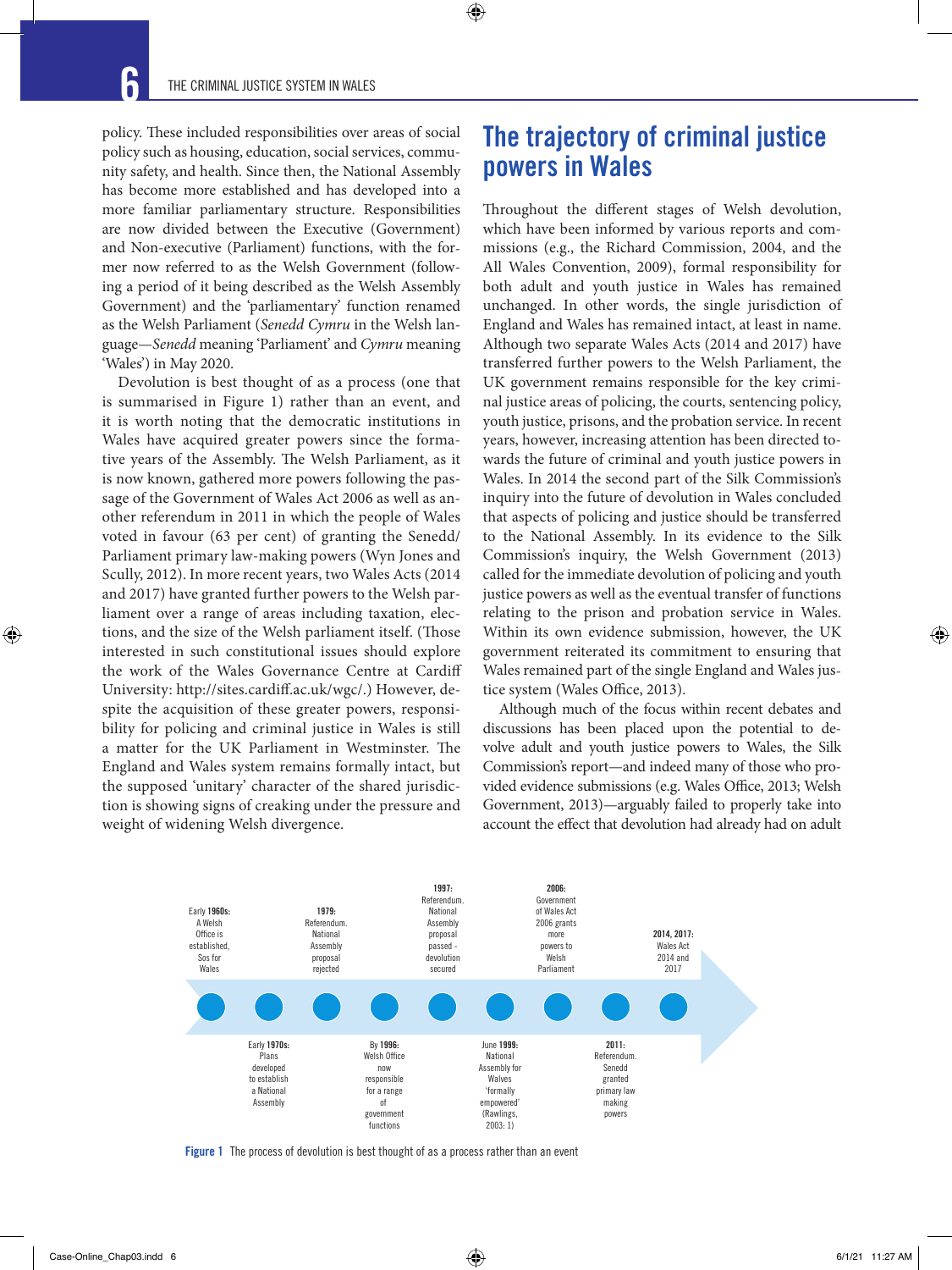$\bigoplus$ 

and youth justice services in Wales. The lines between the UK and Welsh Government's responsibilities are no longer clear cut. For example, the report did not take account of the fact that although the Welsh Government had (and has) no formal responsibility for police, prison, youth justice, and probation services, it was still (and remains) responsible for developing strategies within policy areas that deal directly with the needs of adult and young offenders in Wales. Its output has included policies aimed at:

- addressing the housing needs of prison leavers (Welsh Government, 2015) (discussed further in 'Conversations', later);
- tackling substance misuse (Welsh Government, 2019);
- combating domestic violence (Welsh Government, 2016); and
- combating hate crime (Welsh Government, 2014).

Although these so-called 'jagged edges' between the UK and Welsh Governments' responsibilities have largely been overlooked and neglected, the overlapping responsibilities for justice in Wales were to be dealt with more comprehensively in the Commission on Justice in Wales inquiry, which reported in 2019.

The establishment of the Commission on Justice in Wales was prompted by the Wales Act 2017. Under the Chairship of the former Lord Chief Justice of England and Wales, Lord Thomas of Cwmgiedd, the Commission was set up to examine the arrangements for policing and criminal justice in Wales. As part of its inquiry the Commission launched a call for evidence which received more than 200 separate submissions from a range of organisations including Welsh police forces, the Ministry of Justice, voluntary sector groups, and academic departments. The Commission also held a number of workshops and events to help gather as much information as possible about policing and criminal justice problems in Wales.

In October 2019 The Thomas Commission published its final report, laying down recommendations for a series of major changes to criminal justice in Wales. This included a proposal that legislative powers over policing and criminal justice should be transferred from the UK Parliament to the National Assembly for Wales. The Commission (2019: 10) concluded that devolution was necessary to ensure that Wales can overcome the 'unduly complex' nature of the current system: one defined by the involvement of both the UK Government and Welsh Government within a shared jurisdiction. Beyond the question of future powers, the Commission's report also outlined a number of other recommendations to help improve the criminal justice system in Wales. These include that:

• A new All Wales Criminal Justice Board should be created to help develop a strategic approach to criminal justice in Wales.

- Criminal justice agencies in Wales should publish a strategy in respect of Black, Asian and Minority Ethnic people in Wales and report annually to the National Assembly.
- Problem solving courts should be established in Wales.
- The age of criminal responsibility should be increased from 10 to at least 12 years.
- Alternatives to women's imprisonment should be developed and improved in Wales.

The Welsh Government responded enthusiastically to the Commission's report and immediately established a small team of officials tasked with implementing its recommendations. The Welsh Parliament also responded to the report, with the Constitutional and Legislative Affairs Committee announcing in January 2020 that it would be changing its name to incorporate 'justice' into its title as well as its remit for future inquiries. However, while the Commission's work was warmly welcomed in Wales, the UK Government in London moved quickly to dismiss its main recommendations and again reaffirmed its own commitment to a shared England and Wales system. The battle lines have now been drawn for a longstanding debate over the future of criminal justice powers in Wales (consider this further through 'What do you think?' 1).

Ironically, although the original aims of the English-Welsh system were to *remove* difference and assimilate Wales with England, Wales is now most often spoken of *because* of its separateness and difference to England. In 2006, for example, NOMS Cymru (National Offender Management Service Wales), the Welsh Government, and the Youth Justice Board (2006: iii) produced a joint strategy to take account of the fact that devolution had created a 'different Welsh perspective' to the delivery of UK justice policy in Wales. The report argued that devolution, within areas such as health, education, housing, and substance misuse, meant that the Welsh Government was able to exercise 'considerable autonomy' in creating policy as well as delivering offender services (NOMS et al., 2006: 8). In more recent years, the Ministry of Justice (2014: 8) told a committee of MPs that, while on the surface criminal justice in Wales is non-devolved, 'much of the work' being done to support offenders upon release in Wales is undertaken by the Welsh Government. More recent examples of divergence between Wales and England include Welsh Government plans to extend voting rights to some Welsh prisoners, legislating to remove the defence of 'reasonable punishment' for common assault on children (often described in the media as a 'smacking ban'), and removing the sanction of imprisonment for non-payment of council tax (Evans et al., 2021).

⊕

↔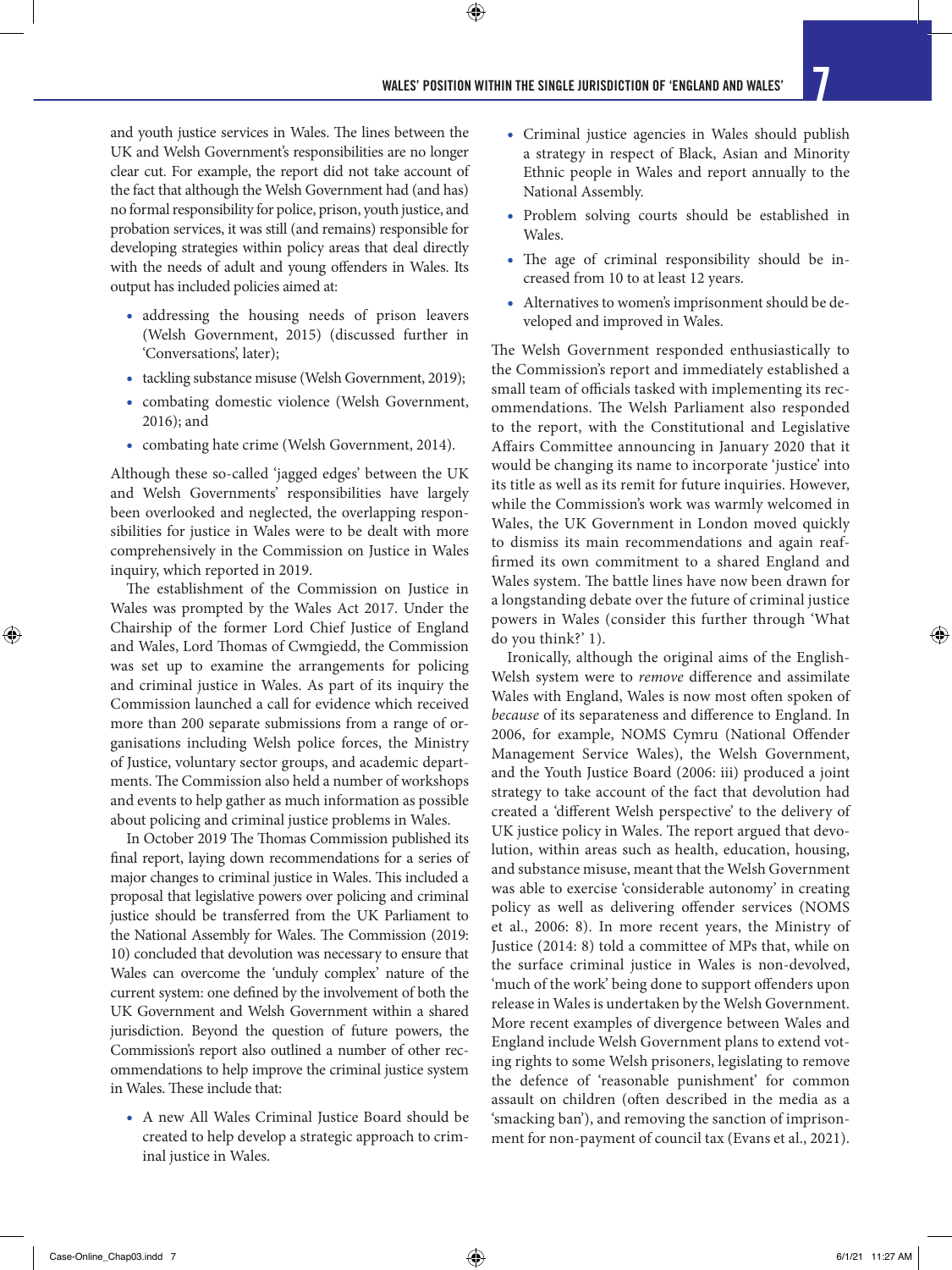### WHAT DO YOU THINK?

### Criminal justice powers in Wales

Considering everything you've read so far:

- To what extent do you agree that devolution within the field of policing and criminal justice is necessary?
- What do you think are the advantages of transferring criminal justice powers to the Welsh Government in Cardiff?
- Why do you think the UK government in London has resisted the changes recommended by the Silk and Thomas Commissions?
- What are the possible disadvantages associated with breaking up the England and Wales system?

# Administering Welsh criminal justice

 $\bm{\Theta}$ 

The UK government is officially responsible for criminal justice in Wales; it therefore controls and administers the many institutions that operate and run the Welsh criminal justice system. A UK parliamentary minister, the Secretary of State for Justice, is responsible for the Ministry of Justice (MoJ), which oversees executive agencies including Her Majesty's Prison and Probation Service and Her Majesty's Courts and Tribunals Service. In this section we will consider the administration of the Welsh prison service, probation service, and policy relating to the sentencing, treatment, and rehabilitation of offenders.

### The prison service

⊕

Under the provisions set out in the Prison Act 1952, the Secretary of State has responsibility for the prison estate in Wales—that is, its institutions. In addition to having control over matters such as prison conditions, security, and prison inspectorate, the UK minister also has the power to decide whether to expand or modify the existing prison estate in Wales. In 2013, the then Justice Secretary, Chris Grayling, announced the UK government's decision to expand HMP Parc in Bridgend, South Wales, as well as its intention to build a 'super' prison in north Wales. HMP Berwyn, with a capacity of 2,100, opened in February 2017.

As discussed in Chapters 13 and 24 (amongst others), England and Wales has a high rate of imprisonment: since the first edition of the *World Prison Population List* in 1999, this jurisdiction has recorded the highest rate of imprisonment in half of the twelve Lists published (Jones, 2019). But what does this tell us about imprisonment in Wales specifically? While data for England and Wales are routinely made available by the Ministry of Justice,

Wales-only imprisonment data can only be accessed from the UK Government using freedom of information legislation. In recent years, the lack of publicly available Wales-only imprisonment data has been a source of growing concern. Indeed, a report by the Ministry of Justice's own Justice in Wales Working Group concluded in 2017 that improvements need to be made to the way in which 'Welsh-only' data are collected and published by the UK Government in London (Ministry of Justice, 2017).

Analysis of Welsh-only data gathered through the Freedom of Information Act 2000 reveals that Wales' imprisonment rate is not just inflated by England's: Wales has the highest imprisonment rate in Western Europe (Jones, 2019). At the beginning of 2020, there were 162 prisoners per 100,000 people in prison in Wales, compared to 140 per 100,000 in England. This is largely explained by the dramatic increase in prisoner numbers in Wales since HMP Berwyn in north Wales opened in February 2017. The number of people held in the Welsh prison estate surpassed the 5,000 mark for the first time in February 2020.

There has been widespread concern about Wales' high rate of imprisonment, with questions raised about why the country is so reliant upon this justice response and calls for alternatives to be developed. However, despite these arguments, in March 2017 the UK Government declared an intention to build yet another 'super' prison in Port Talbot, South Wales. Although the plans were later rejected by the Welsh Government's Cabinet Secretary for Local Government and Public Services, in January 2020 the UK Secretary of State for Justice re-established the UK Government's commitment to building another prison in Wales. Wales currently finds itself at a crucial crossroads: a step towards radical alternatives or yet more prison expansion. Consider this issue in 'What do you think?' 2.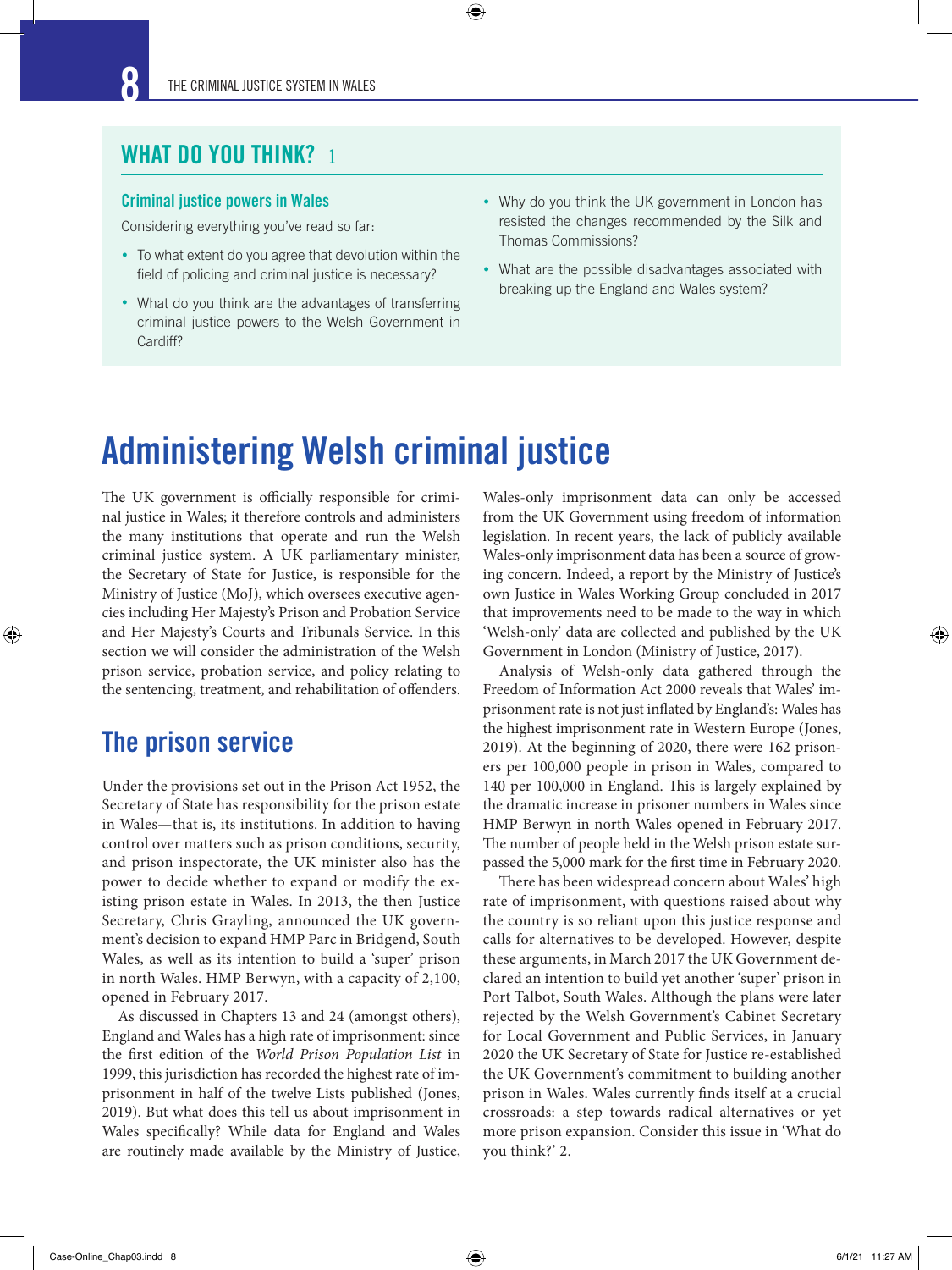### WHAT DO YOU THINK? 2

#### Wales-only criminal justice data

We have seen that at present, the Ministry of Justice publishes data for England and Wales regularly, but the only way of accessing Wales-only criminal justice data is through freedom of information legislation. With this in mind:

- What do you see as the problems with the lack of readily-available Wales-only data?
- What might some of the reasons be for the high rate of imprisonment in Wales?
- Where do you stand in the debate between more radical alternatives to imprisonment and further prison expansion? How do your arguments link to the purposes of imprisonment and, more generally, the criminal justice system?

Look up the latest developments in the debate about whether another 'super' prison should be built in Port Talbot. Where do you stand on this issue?

### The probation service

In addition to managing the Welsh prison estate, the UK government is also responsible for the probation service in Wales, including how probation policy and practice develops. After the Offender Rehabilitation Act 2014 received Royal Assent in March of that year, the UK government introduced proposals to extend statutory supervision to prisoners serving sentences of less than 12 months, as well as to deliver major changes to the configuration of probation services in England and Wales. The latter changes involved the privatisation of the management of offenders assessed as being low and medium risk. This was the policy known as 'Transforming Rehabilitation', discussed in Chapters 24 and 25.

The UK Government's plans were fast-tracked and received widespread criticism from practitioners and academics (House of Commons Justice Committee, 2014; McNeil, 2013). From June 2014, the National Probation Service (NPS) and 21 Community Rehabilitation Companies (CRCs) were formed to replace the 35 former Probation Trusts. In Wales, the Wales Probation Trust was supplanted by a new National Probation Service for Wales, responsible for managing high risk offenders, and the Wales CRC, which was contracted to manage offenders deemed low and medium risk. However, as you will know from reading Chapters 24 and 25, despite the speed and confidence with which these plans were implemented, the UK Government's efforts to *transform rehabilitation* services failed. By February 2019, the company responsible for the Wales CRC had entered into administration and the Ministry of Justice had already been forced into plans to return Welsh probation services to the public sector. The National Probation Service in Wales assumed full responsibility for all probation services in Wales in December 2019 as part of a jurisdiction-wide return to an integrated model of public sector provision.

### Sentencing, treatment, and rehabilitation of offenders

Beyond its responsibilities for the structure and administration of prison and probation services in Wales, the UK government also has a responsibility for shaping the direction of criminal justice policy as a whole. This includes the power to introduce legislation that can potentially alter sentencing practices across Wales—in any direction it prefers. One example includes the UK Government's plans to extend the length of custodial sentences for those convicted of violent and sexual offences in England and Wales (Ministry of Justice, 2020). However, although the UK government is responsible for many of the controls over Welsh criminal justice policy, the devolved government does also shape the treatment of offenders and prisoners in Wales. Its duties include full responsibility for the primary and secondary healthcare needs of prisoners in Wales (e.g., Welsh Government, 2011 and 2012), as well as the educational needs of those held in Welsh prisons (e.g. Hanson, 2019; Welsh Government, 2009). In addition, the devolved government has a wider set of responsibilities relating to substance abuse (e.g. Welsh Government, 2008 and 2019) and tackling the housing needs of Welsh offenders (e.g. Welsh Government, 2015).

Since taking on responsibility for offender housing needs as part of its wider programme of government, some of the Welsh Government's policies within the area have come in for high praise. For example, up until its removal in the Housing (Wales) Act 2014, the provisions contained in the Homeless Persons (Priority Need) (Wales) Order 2001 were widely seen as representing a

⊕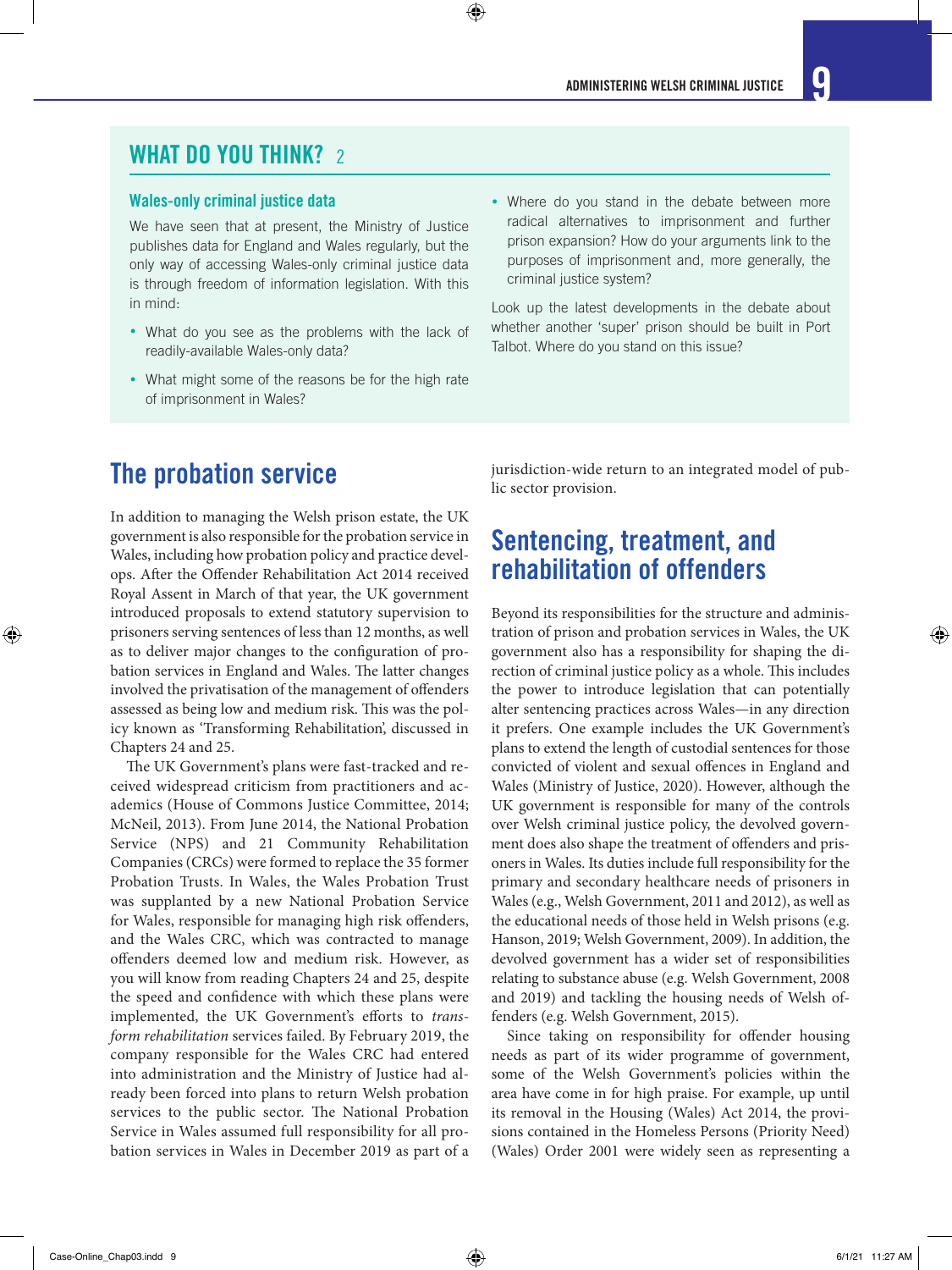positive and progressive policy in tackling homelessness amongst Welsh prison leavers. In 2010, a report by HM Chief Inspector of Prisons (HMCIP) heaped praise on the Welsh Government's approach to tackling homelessness and concluded that housing provisions in place for Welsh prisoners should be used to 'provide an example' to authorities in England (2010: 5).

 $\bm{\Theta}$ 

However, the problem of prisoner homelessness in Wales appears to be on the rise, a trend that has been attributed to recent legislative changes in the country. Following an inspection of HMP Cardiff in 2019, HM Inspectorate of Prisons (2019) found that 47 per cent of prisoners were homeless prior to their release into the community. In response to these findings, the Chief Inspector of Prisons, Peter Clarke, wrote to HM Prison and Probation Service and Welsh Government to urge

them to find a solution to 'this very serious problem' (HMIP, 2019: 6). In particular, the Welsh Government's withdrawal of its policy to provide unintentionally homeless prison leavers with automatic 'priority need' status when it comes to providing temporary accommodation has contributed to an increase in street homelessness in Wales (Mackie, 2017; Shelter Cymru, 2017). A report by the Welsh Parliament's Equality, Local Government and Communities Committee in 2018 recommended that the Welsh Government reinstate automatic 'priority need' to help overcome the shortfalls associated with its latest policy. The decision to remove prisoners from the list of those given 'priority need' status has been felt by many across Wales including those working to provide homelessness services. We hear from a representative of Shelter Cymru in 'Conversations'.

### **CONVERSATIONS**

### The gain and loss of housing rights for homeless prison leavers

#### with *Jennie Bibbings*

⊕

In 2001 the Welsh government took the first step towards developing an approach to homelessness that is uniquely Welsh. The Homeless Persons (Priority Need) (Wales) Order 2001 created an automatic priority need for accommodation for former prisoners who had been homeless since leaving custody. The Order was brought into force with a spirit of determination and a conviction, shared by government and the third sector, that homelessness should be addressed through solutions designed not in response to moralising arguments about 'rewarding' criminality, but grounded in evidence.

It is generally accepted that being homeless post-custody increases the likelihood of reoffending (e.g. Poyser and Hopkins, 2012). The rationale for the 2001 Order was recognition that time in custody carries with it a risk of losing one's home and that housing issues are difficult to resolve while in prison. The Order paved the way for a maturing approach to Welsh homelessness policy, eventually culminating in the comprehensive rights framework of Part 2 of the Housing (Wales) Act 2014.

In the process, however, automatic priority status for prison leavers was lost. The 2014 Act replaced the 2001 category with a new one aimed at a subset of prisoners who were deemed vulnerable *as a result of their stay in prison*, reducing eligibility to those who could demonstrate they had been institutionalised.

Why did the Welsh government re-introduce a vulnerability test, after 13 years of services operating without one?

During the Housing Bill's development, one criticism was that the government had not established a framework for monitoring the impact of the 2001 Order on re-offending, and that the resulting lack of data made evaluation difficult. At the time, people released from prison comprised one in seven homeless applicants: a significant resource burden for local authorities, from whom there came a strong message that the system was not working. 'Some local organisations are suggesting that many are in an unbroken cycle of homelessness, being provided with accommodation, re-offending and prison,' said the *Homes for Wales* White Paper (Welsh Government, 2012).

While the impetus to review priority need for prison leavers came from local authorities' dissatisfaction, some studies painted a more nuanced picture, finding evidence that unsuccessful outcomes were linked to the unsuitability of temporary accommodation provided to prison leavers and a lack of suitable support. Moreover, some local authorities were achieving equally positive outcomes with people leaving prison as with general homeless applicants (Mackie, 2008).

The demonstration of pockets of good practice was not, however, a strong enough argument. What spelled the demise of the 2001 Order was its weakening effect on partnership working: the fact that other (mainly non-devolved) agencies working with prison leavers had stepped back from providing housing assistance in the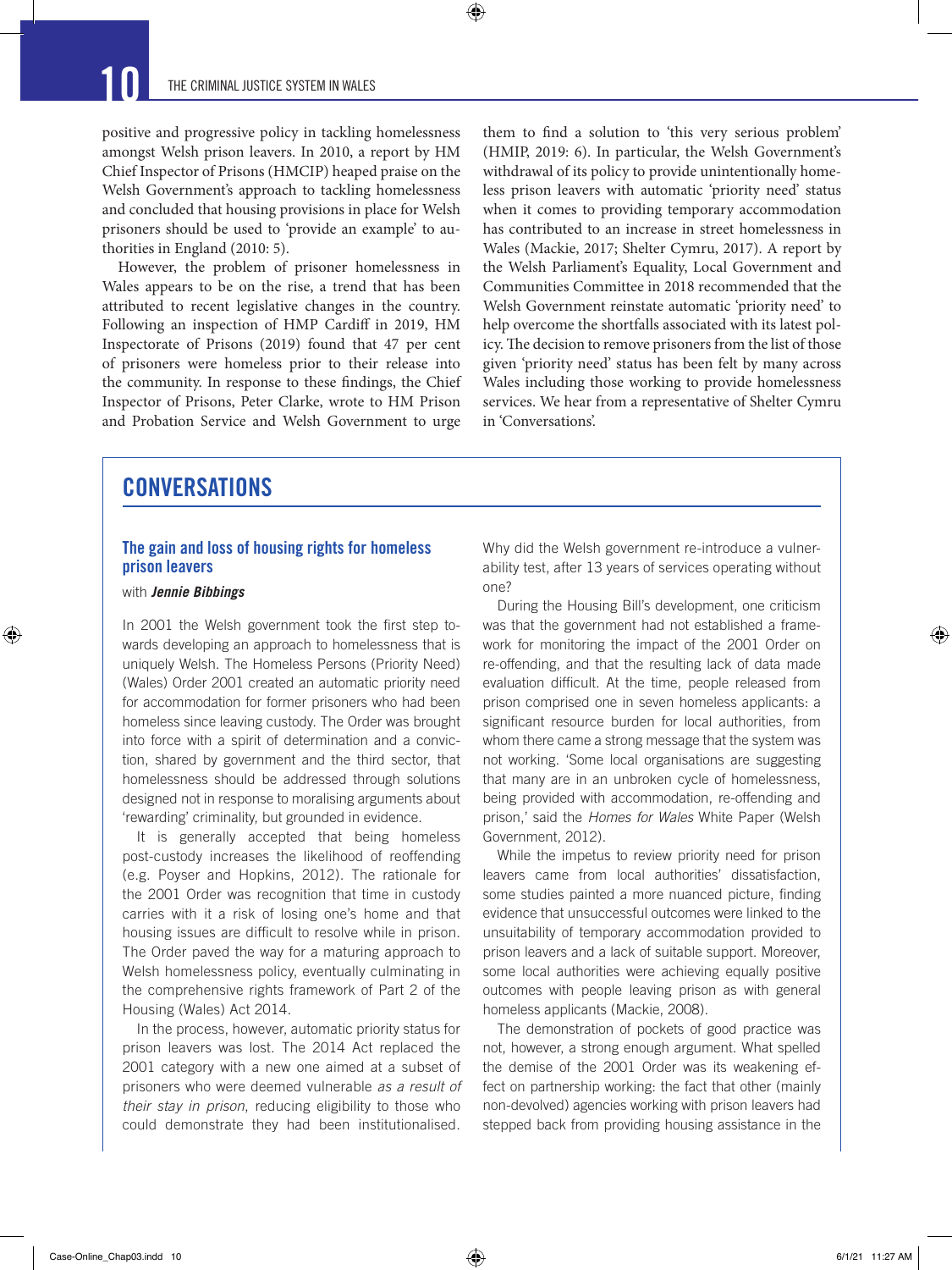knowledge that Welsh authorities had an accommodation duty. This was reflected in research on the 'necessary, but not sufficient' condition that housing plays in reducing reoffending (Humphreys and Stirling, 2008), and ultimately was communicated to the public as a moralising argument (see, for example, BBC News, 24th October 2013).

For Welsh prison leavers the compensation for losing automatic priority need is a new entitlement to prevention assistance, which is shared with all people at risk of homelessness within 56 days, regardless of vulnerability. Although not a full accommodation duty, authorities are now tasked with undertaking agreed steps to 'help to prevent' homelessness. In order to carry out this pre-release preventative work effectively, homelessness and criminal justice services need to cooperate.

Making this work is an ongoing challenge (Madoc-Jones et al., 2018). Seven years on, our services still find people regularly released from prison without an assessment of the housing duties owed to them. Often, people are released lacking ID, prescription medication, or a bank account. Without a letter from the authority stating whether a homelessness duty has been accepted, people are leaving prison not knowing if they will be placed in temporary accommodation or how to request a review of the authority's decision. Some have slept rough following release despite having mental health diagnoses and limited coping skills.

If people are placed in temporary accommodation it is often unsuitable for their needs, located far from Jobcentres and doctors' surgeries: people from North Wales are regularly accommodated in England and are expected to travel back to Wales to pick up prescription medication such as methadone, including during the Covid-19 lockdown period. Our frontline workers feel that in practice, little has changed since pre-2014: too often, prison leavers are set up to fail. Homelessness charities are increasingly advocating the creation of a public sector homelessness prevention duty to make cross-sector cooperation a higher priority.

*Jennie Bibbings, Head of Campaigns, Shelter Cymru*

#### References

 $\bigcirc$ 

BBC Wales News 'Welsh offenders getting put behind bars to get a home'. 24th October 2013. https://www.bbc.co.uk/news/av/uk-wales-24662366

Humphreys, C. and Stirling, T. (2008) *Necessary but not sufficient: housing and the reduction of reoffending.*

Mackie, P. (2008) *This time round: exploring the effectiveness of current interventions in the housing of homeless prisoners released to Wales*. Shelter Cymru; Bibbings, J. (2012) *Policy briefing: homeless ex-offenders in Wales, 2010/11*. Shelter Cymru.

Madoc-Jones, I. et al. (2018*) Evaluation of homelessness services to adults in the secure estate: main findings report*. Welsh Government.

Welsh Government (2012) *Homes for Wales: A White Paper for Better Lives and Communities*: par. 8.28.

Williams, K., Poyser, J. and Hopkins K. (2012) *Accommodation, homelessness and reoffending of prisoners: Results from the Surveying Prisoner Crime Reduction (SPCR) Survey. Research Summary 3/12.* Ministry of Justice.

In addition to housing, in 2004 the Welsh Government rolled out its very own Transitional Support Service (TSS) aimed at tackling the resettlement needs of short-term offenders suffering from substance misuse-related problems. According to an evaluation of the service in 2010, those in contact with TSS were 'overwhelmingly positive' about their experiences (Maguire et al., 2010: iv). Despite the praise directed towards TSS, the service was abolished in 2015 to make way for the UK Government's *Transforming Rehabilitation* agenda and changes to offender management in England and Wales.

In summary, devolution to Wales since 1999 has given the Welsh Government a considerable amount of responsibility and policy autonomy over areas that are key to the delivery of criminal justice in Wales. The Welsh Government has—at least historically—demonstrated a willingness to use its autonomy to adopt alternative approaches. Nevertheless, while this has been apparent in relation to criminal justice more generally, the opportunities created by devolution are perhaps most clearly viewed when examining youth justice policy in Wales. We will consider this aspect of criminal justice a little later in the chapter (see 'Youth justice in Wales'), but first we should pause and make some explicit points about the development of criminal justice policy in Wales following democratic devolution.

# Welsh criminal justice policy and politics

As will have become clear, criminal justice policy cannot be considered in isolation from other policy domains; particularly those areas that might be described as dealing

with social justice issues. As we have discussed, full criminal justice powers have not been granted to Wales. However, Wales has been given powers to make policy

⊕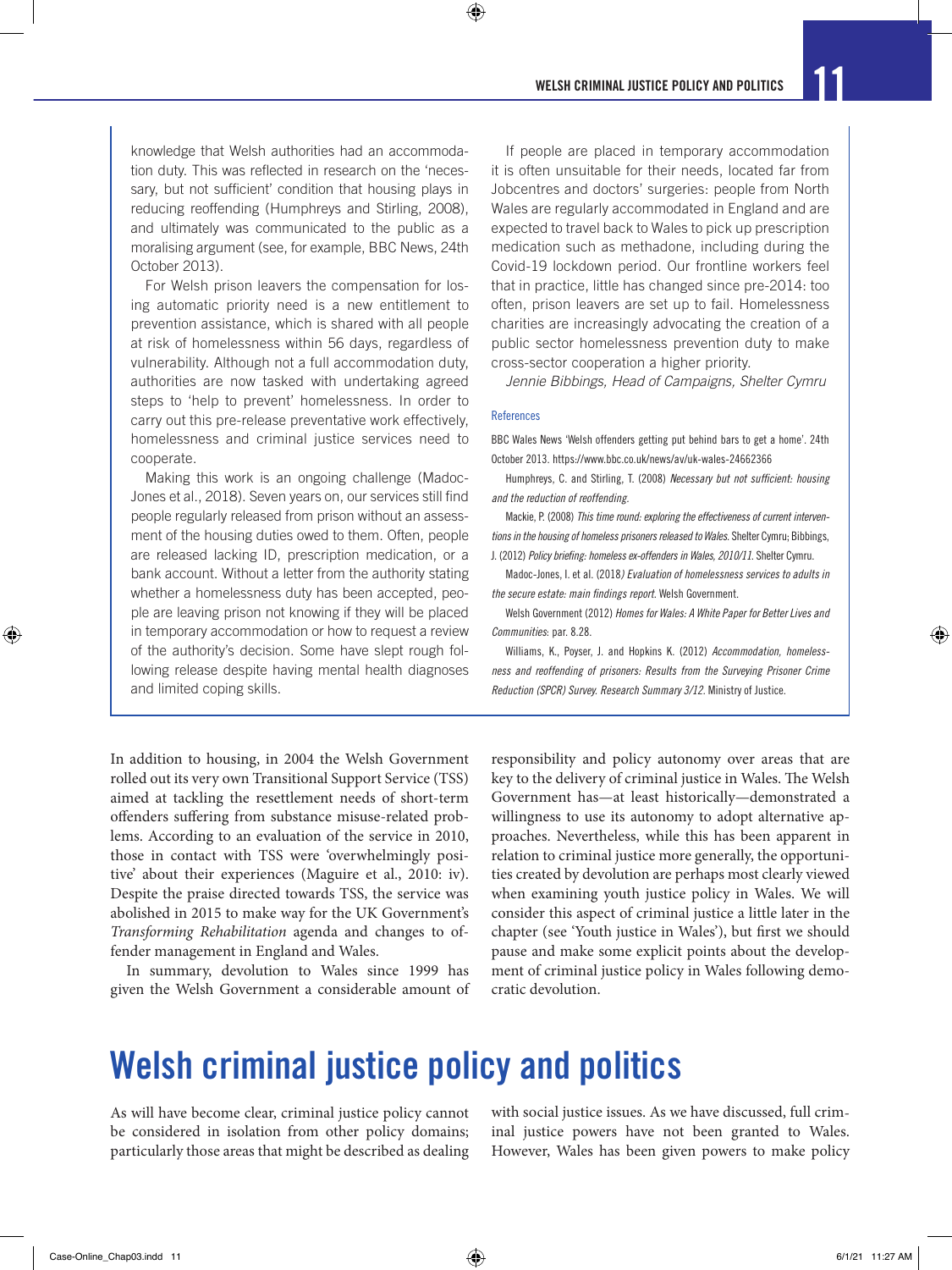⊕

 $\bm{\Theta}$ 

in key areas of social justice that can influence the work of criminal justice agencies, including health, education, personal social services, housing, and important aspects of economic policy. These are all areas that do not only influence whether people are likely to have contact with the criminal justice system in the first place; they also influence the outcomes for those that do. Both criminal justice and wider social policies are shaped by politics and culture, so it is important to understand something of the political dynamics at work around the time of devolution arriving in Wales.

### The political culture in Wales

Wales, unlike England, has been a country that has always returned a majority of 'left of centre' representatives to the House of Commons in General Elections. Initially, this political culture found its expression in support for the Liberals, but latterly the Labour Party has been the dominant party—although it is important to recognise that Plaid Cymru (a social democratic nationalist party committed to constitutional independence) has established itself as a strong presence in the predominantly Welshspeaking communities of the south-west and north-west of the country.

The first wave of devolution in the UK took place in the first term of the New Labour Government led by Tony Blair. New Labour won an overwhelming General Election victory in May 1997 and the referendum on whether to establish a National Assembly for Wales took place in September of that year. Ahead of that referendum a broadbased campaign for a 'Yes' vote was established, bringing together the main non-Conservative parties (Labour, Liberal Democrats, and Plaid Cymru) as well as the politically non-aligned and representatives of civil society (trade unions, churches, etc.). As we have noted (see 'Controversy and debate'), the margin of victory in that referendum vote was narrow, but the campaign had brought people together of different political traditions and helped to lay the foundations for a culture of consensus in the new Assembly. The desire to bring consensus extended to the Conservative Party which, despite having campaigned against the Assembly, resolved to make the institution work.

Plaid Cymru performed strongly in the first Assembly election in 1999, capturing support beyond its traditional Welsh-speaking heartlands, but Labour was the largest party and governed in coalition with the Liberal Democrats. One would have thought that with Labour in office in both Cardiff and London there would have been a seamless approach to governing. However, key Labour figures in the new Assembly did not subscribe to quite the same underpinning philosophy as New Labour and it could be argued that some Labour Assembly Members

(as they were then called) had more in common with at least some Assembly Members in other, centre left/ social democratic parties. What became clear at a very early stage of the Assembly's history was that devolution had implications for the Labour Party in Wales. It was recognised that party headquarters in London would need to relinquish much of its control over the party in Wales, and a distinctive brand of Labour politics in Wales duly came of age: Welsh Labour. This distinctive brand was nevertheless open to working with other parties that were broadly supportive of its agenda (typically, the Welsh Liberal Democrats and Plaid Cymru).

### Distinguishing Welsh from English policy

When Rhodri Morgan, Assembly Member (AM), became Wales's second First Minister, he announced his intention of putting 'clear red water' (Morgan, 2002; Chaney and Drakeford, 2004; Drakeford, 2007; Davies and Williams, 2009) between the approach being taken by New Labour in London and the newly-established Assembly administration. The phrase 'clear red water' was a signal that a more traditional democratic socialist approach would be taken in Wales than the more centrist and free market-friendly path being pursued in London, and it was declared that Welsh problems demanded solutions made in Wales. A convention was established that UK Labour leaders in London would not comment on devolved matters and Welsh Labour leaders would reciprocate by not straying into policy areas that remained the preserve of Westminster (e.g. foreign policy).

An early measure taken was to facilitate ease of movement between academic staff in universities and Welsh Government (Welsh Assembly Government, 2003), paving the way for secondments to advise on key areas of policy. Mark Drakeford, who later became leader of Welsh Labour and First Minister (2018-present), was one such person who followed this route into influencing Welsh government policy. At the time a Cardiff University academic and Special Adviser to the First Minister, Drakeford (2010) identified five principles that informed the approach to government in respect of social policy:

- 1. a commitment to the ideal of good government;
- 2. universal rather than narrowly targeted provision;
- 3. viewing the relationship between the individual and the state as one of citizenship rather than consumerism;
- 4. a commitment to not only equality of opportunity but also equality of outcome; and
- 5. a commitment to pluralism and diversity.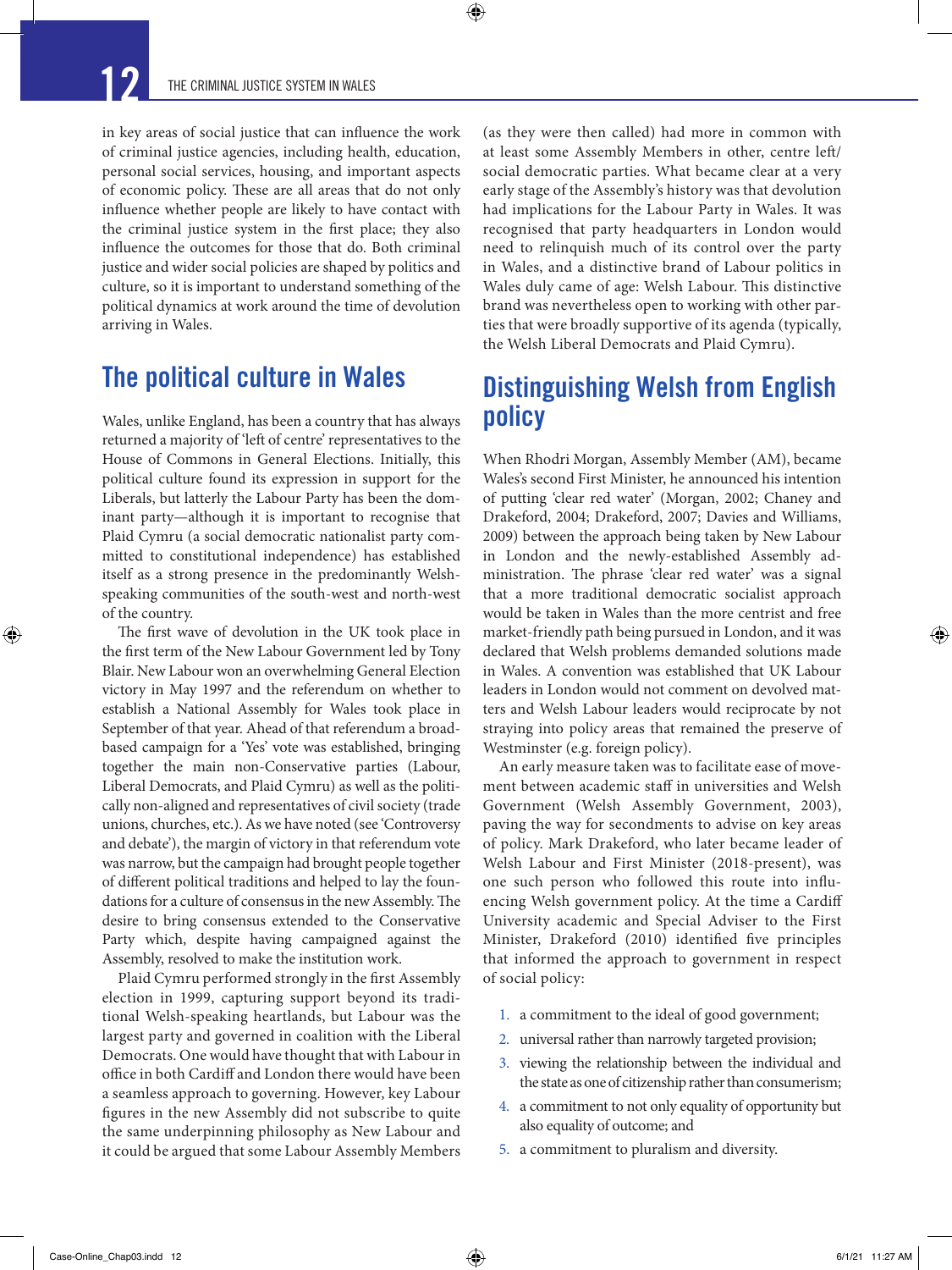⊕

The *first principle*, is the idea that, despite criticisms that are made of 'big government', government 'remains the most effective vehicle through which collective solutions can be applied to common problems' and is preferable to relying on the market to deliver answers (Drakeford, 2010: 142). In Welsh political culture, it could be argued, the role of the state in supporting communities is generally accepted rather than resented.

The *second principle* is a commitment to universal rather than narrowly targeted provision (although there is recognition that those in greatest need may require additional services). Indeed, unlike England, Welsh Government continues to provide prescribed medication free of charge because it is committed to the principle of universalism. The reasons for this commitment are:

- Any possible savings derived from means-testing or identifying target populations do not often outweigh the benefits of universalism.
- Universal services build a sense of social solidarity and a sense of common citizenship, uniting the population across social classes in a community of interest.
- If members of the middle classes receive such universal services, they are more likely to be of a higher quality, because middle-class citizens can use their social position and connections to influence the improvement of such services. Services designed exclusively for poor people risk becoming poor services.
- Universal services are less likely to stigmatise their users.

It is worth noting that the commitment to universalism almost inevitably falls short in terms of its actual implementation on the ground, particularly when cuts to public spending follow a reduction in funding from the UK Treasury in London.

The *third principle* characterises the relationship between the individual and the state as one of citizenship rather than consumerism. If we imagine the relationship between the state and the individual as a social contract (Hobbes, 1660; Rousseau, 1762), this involves the state guaranteeing a set of rights and, in social justice-oriented models (Rawls, 1971), a package of entitlements for its citizens (as distinct from 'opportunities' in England). As we will later discuss, this principle has a significant impact on children and young people. They, too, are viewed as rights-bearing citizens with access to entitlements.

The *fourth principle* is a commitment to not only equality of opportunity but also equality of outcome. In other words, meaningful equality of opportunity can only be achieved when a so-called 'level playing field' has been established. So, for example, irrespective of socio-economic position and geographical location, people should be able to

enjoy broadly the same outcomes in terms of education and health. The aim is to eliminate the sharp disparities in life expectancy and educational attainment that result from social inequality (Wilkinson and Pickett, 2009; 2018).

The *fifth principle* relates to a commitment to pluralism and diversity. This principle refers to engaging with the ethnically, religiously, and culturally diverse composition of Wales, including the 19 per cent of the population who speak Welsh. It is worth mentioning here that the issue of inequality for Welsh language speakers that we discussed in 'Controversy and debate' continues to negatively affect young people in the criminal justice system (Madoc-Jones and Buchanan, 2004). For example, young people who are first-language Welsh speakers may not be able to receive education through the medium of Welsh if they are sent to custodial establishments outside of Wales. The commitment to diversity is also reflected in a commitment to recognising children as citizens with rights, including participation rights.

### Children's rights and children's social policy in Wales

One of the areas in which there has sometimes been divergence between Wales and England is children's rights and youth policy, and one of the biggest differences has, at times, been in youth justice. For example, you may already be familiar with the way in which New Labour represented at least some young people as being 'antisocial' and a threat to public order (see Chapter 9). We discuss youth justice in Wales shortly (see 'Youth justice in Wales'), but for this discussion of political and policy context it is important to make the point that under devolution there has been an attempt to extend the third of Drakeford's principles, the principle of citizenship, to children and young people. From the early days of the Assembly there has been a commitment to children's human rights and the idea that young people are citizens with entitlements enshrined in a social contract with the devolved Welsh state.

Wales was the first nation in the UK to create the office of a Children's Commissioner, a role independent of government that upholds children's human rights (www. childcomwales.org.uk). The United Nations Convention on the Rights of the Child (UNCRC) was drafted in 1989 and ratified by the UK in 1991. The Welsh Assembly Government formally adopted its principles in 2004, committing itself to involve young people in contributing to policies that affected them (Butler, 2011). The essential principles of the UNCRC can be organised into four main categories:

• survival rights (e.g., the inherent right to life, food, and healthcare);

⊕

↔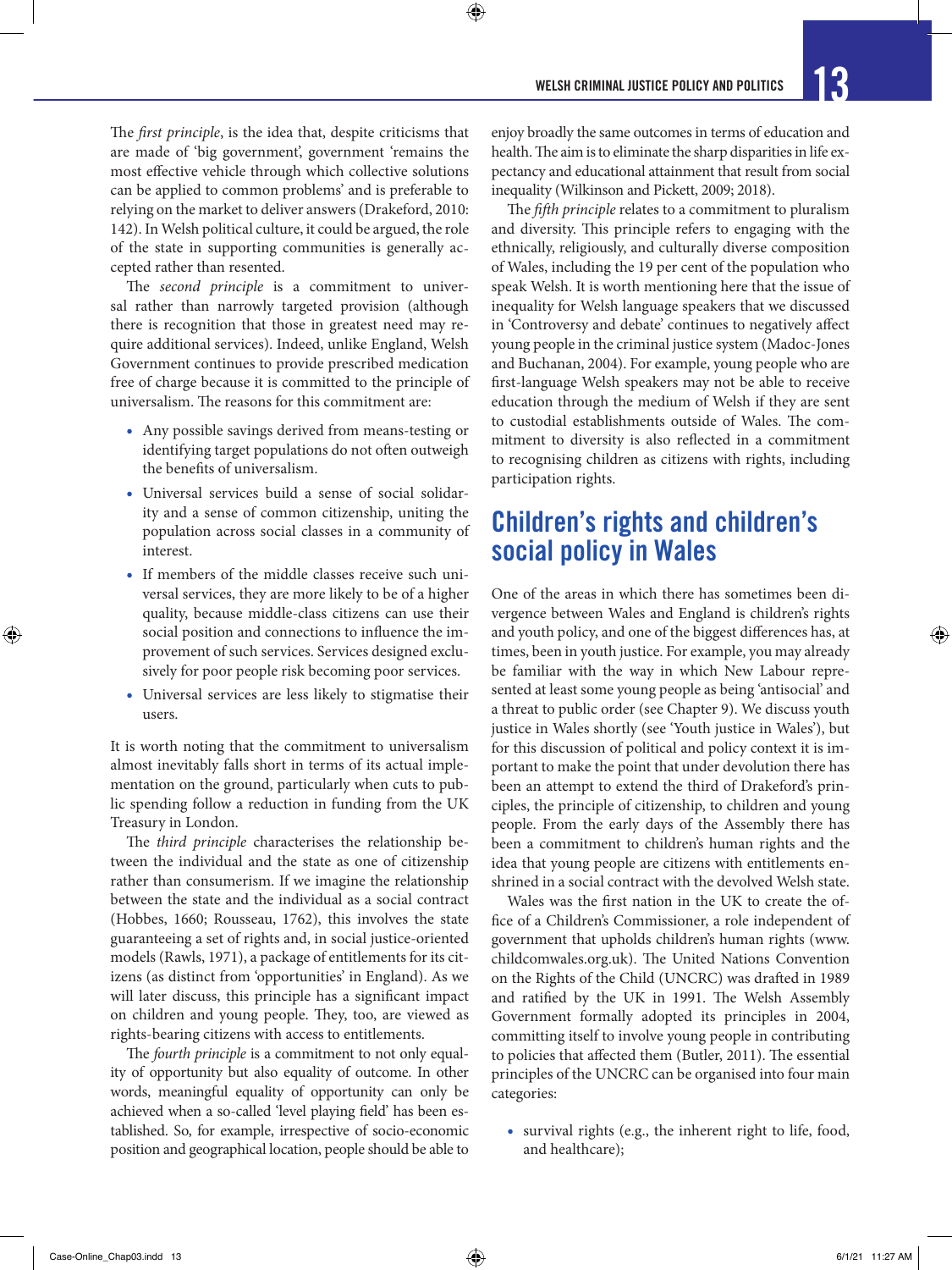• development rights (e.g., cultural rights, education, and access to the arts);

 $\bigcirc$ 

- protection rights (e.g., protection from persecution, sexual exploitation, and injustice in the administration of criminal processes); and
- participation rights (e.g., right to freedom of expression, access to information, and freedom of peaceful assembly).

We could therefore argue that the Convention not only confers individual rights such as freedom, but also unconditional social rights such as education. Moreover, access to such social rights is not dependent upon whether a young person has or has not broken the law. For Drakeford (2010: 144), 'as far as children are concerned, there is an inseparable relationship between welfare and rights, with rights being the guarantor of welfare and participation comprising the key to good governance'.

So, how has the Welsh Government attempted to implement these universal principles in practice? An early example was the translation of the UNCRC principles into seven core, universal aims of policy-making that were supposed to apply to children (Welsh Assembly Government, 2004a), which have subsequently been reaffirmed and developed (Welsh Government, 2015a; and 2015b). It was declared that all children and young people should:

- have a flying start in life and the best possible basis for their future growth and development (Articles 3, 6, 18, 27, 28, 29 and 36);
- have access to a comprehensive range of education, training, and learning opportunities, including acquisition of essential personal and social skills (Articles 3, 13, 14, 17, 28, 29;
- enjoy the best possible physical, mental, social, and emotional health, including freedom from abuse, victimisation, and exploitation (Articles 2, 5, 6, 11, 14, 19-27, 30, 32 and 34-40);
- have access to play, leisure, sporting, and cultural activities (Articles 15, 23, 29 and 31);
- be listened to, treated with respect, and have their race and cultural identity recognised (Articles 3, 12-17);
- have a safe home and a community which supports physical and emotional well-being (Articles 9-11, 15, 16, 23, 33, 37 and 40); and
- not be disadvantaged by child poverty (Articles 18, 26 and 27).

It is worth noting that many of these core themes depend on adequate resourcing. Tackling child poverty, for example, is difficult when Welsh Government has no control over Social Security, and since the financial crash of 2007/8 there have been year-on-year reductions in public expenditure as a result of so-called 'austerity budgets' passed on by the UK government. This can lead to situations where policies look good on paper, but are not implemented fully because of a lack of money.

The Rights of Children and Young Persons (Wales) Measure, passed in 2011 and implemented since 2014, is nevertheless significant because it strengthened the commitment to children's rights by requiring Ministers to have 'due regard' to the UNCRC when exercising their functions. In 2017 this duty was extended to local authorities. (Note that these legal duties do not apply in England.) The translation of the UNCRC principles into Welsh policy does, however, fall short of full legal incorporation. This means that the type of legal remedy available via the Human Rights Act 1998 cannot be used in Wales.

Another early example of the Welsh approach to the rights of children and young people is *Extending Entitlement* (National Assembly for Wales, 2000), a policy aimed at those aged between 10 and 25 years. This is interesting because it applies to young adults as well as children. This policy should therefore have implications for both children and young adults who come into contact with the criminal justice system and its agencies (which include not only the Youth Offending Services, but also probation services and adult custodial regimes). One important organising principle of *Extending Entitlement* is that it is an opportunity-focused policy as opposed to being problem-oriented. In other words, it aims to seek out positive opportunities that will help young people realise their full potential rather than viewing young people as social problems that need to be fixed. The policy flows from a commitment to maximising outcomes rather than merely meeting minimum standards (Case and Haines, 2015). It also formalises a relationship of citizenship between the individual child or young person and the state. In this social contract, the state guarantees both individual and social rights. Children and young people are deemed to be citizens of Wales with absolute rights and social entitlements. The 10 universal entitlements set out by the policy are as follows:

- 1. Education, training, and work experience—tailored to their needs.
- 2. Basic skills which open doors to a full life and promote social inclusion.
- 3. A wide and varied range of opportunities to participate in volunteering and active citizenship.
- 4. High-quality, responsive, and accessible services and facilities.
- 5. Independent, specialist careers advice and guidance, and student support and counselling services.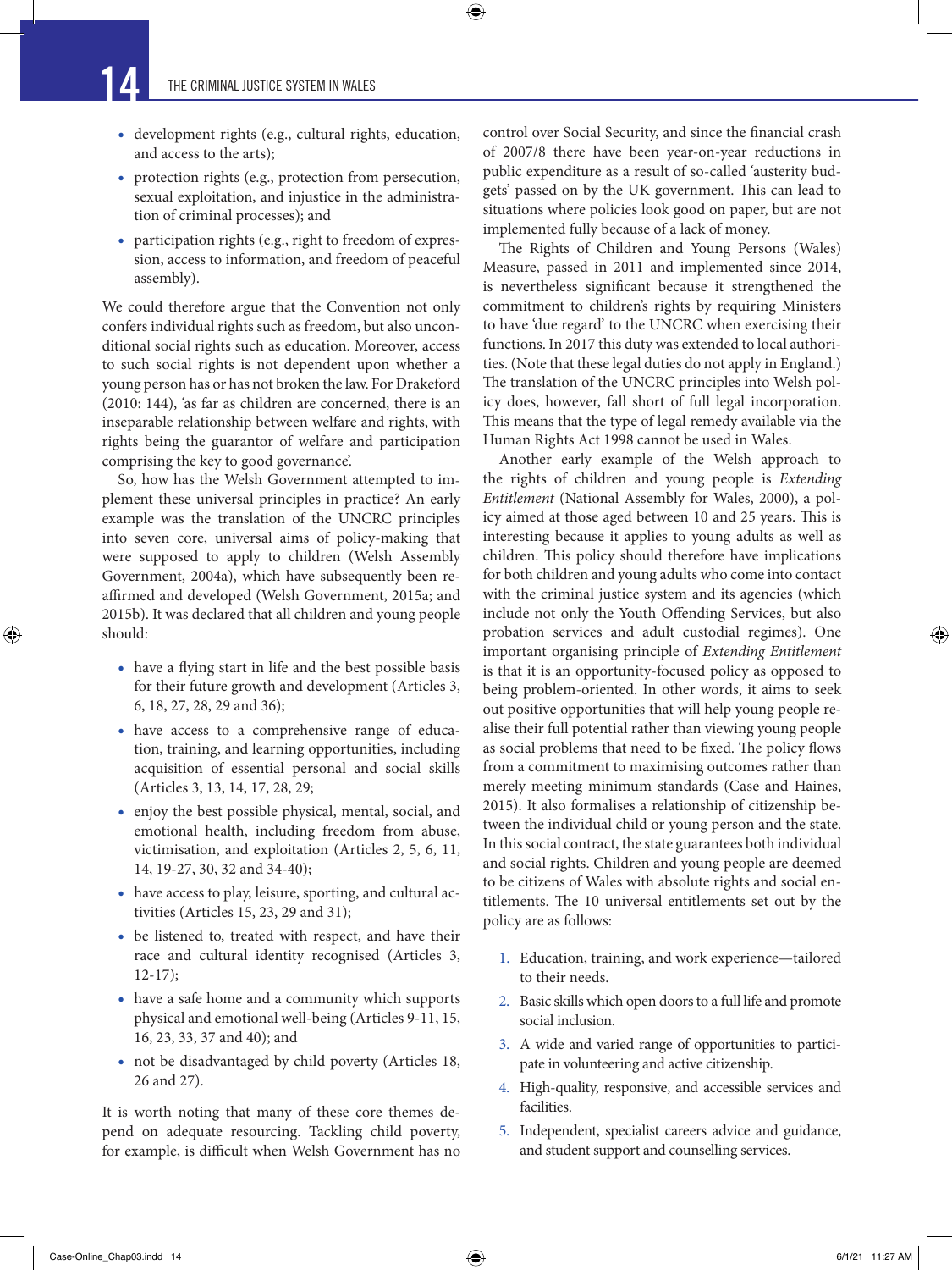$\bigcirc$ 

- 6. Personal support and advice where and when needed and in appropriate formats—with clear ground rules on confidentiality.
- 7. Advice on health, housing benefits, and other issues—provided in accessible and welcoming settings.
- 8. Recreational and social opportunities—in a safe and accessible environment.
- 9. Sporting, artistic, musical, and outdoor experiences to develop talent, broaden horizons, and to promote a rounded perspective including both national and international contexts.
- 10. The right to be consulted, to participate in decision-making, and to be heard, on all matters which concern them or have an impact on their lives.

These entitlements should be delivered in an environment where there is:

- a positive focus on achievement overall and what young people have to contribute;
- a focus on building young people's capacity to become independent, make choices, and participate in the democratic process; and
- the celebration of young people's successes.

So how does all of this relate to children and young people who break the law? From the perspective of youth justice practice (with children aged 10-17) and probation practice (with young adults aged 18-25), what tangible difference could this *Extending Entitlement* policy potentially make? The criminal justice system in the jurisdiction of England and Wales places a great deal of emphasis on holding the child or young offender to account. With the introduction of this Welsh youth policy, however, the principle of accountability could be extended to those agencies responsible for supporting young people (education, health, social services, etc.). The question could be posed as to whether young people had received their universal entitlements and if not, why not? The young people could then be connected or reconnected to those entitlements as soon as possible. The fact that these entitlements included recreational, sporting, and cultural opportunities also meant that they could not be construed as 'rewards' for offending. These opportunities were supposed to be the *rights* of young citizenship. Viewing young people holistically was always the aim of the policy:

'. . . government policies have tended to focus on only one manifestation—the offender, the homeless young person, the school refuser and so on, and that particular policy context defines the problem rather than listening to the young person to see things more in the round and address the underlying causes.' (National Assembly for Wales, 2000: 25)

The Welsh youth policy approach that was framed in 2000 was in sharp contrast to the ideas being discussed in English youth policy circles in the same period. An example of the distinctively New Labour approach can be found in *Youth Matters*, a document published in 2005, which outlines how responsibility should be placed on the individual by rewarding pro-social behaviour and penalising those involved in anti-social conduct. One of the big ideas of this policy was the 'opportunity card':

'. . . we will support Local Authorities to develop and pilot "opportunity cards". These cards would provide discounts on a range of things to do and places to go and could also be topped up by young people and their parents with money to spend on sports and other constructive activities. Subject to piloting, we will establish a national scheme to support the roll-out of local opportunity cards. Central Government will also top up the opportunity cards of disadvantaged 13–16 year olds. This subsidy would be withheld from young people engaging in unacceptable and anti-social behaviours and the card suspended or withdrawn. Over time, we could expect to see Local Authorities choosing to fund sports and other constructive activities for young people by topping up their opportunity cards. Top-ups could also be used to reward young people for volunteering or for making progress in improving their situation.'

#### (HM Cabinet Office, 2005: 6)

↔

As you can see, those most likely to benefit from leisure, recreation, and constructive activities would be denied access within this English policy model; arguably reinforcing their social exclusion. The philosophical differences between the two approaches are clear and reflect very different sets of assumptions about young people—remember the different views of childhood and youth we discussed in Chapter 9. In England, young people were regarded as inherently risky and needing to be taught responsibility for their actions through 'carrot-and-stick' (coaxing and punishing) measures, whereas in Wales young people were seen as needing help to negotiate inherently risky social contexts. As Drakeford (2010: 143) comments, 'While in England the emphasis has been firmly on making individual young people responsible for fully exploiting available opportunities, in Wales the emphasis has been on ensuring that providers assume the responsibility for making services readily accessible especially to those who need them the most.'

Policy documents are important, but to what extent do they change what happens in practice? There can often be a difference between what is stated and what happens on the ground. A framework which helps us to analyse how far policies' agenda are implemented in practice is Fergusson's (2007) distinction between *policy as rhetoric*, *policy as codification*, and *policy as implementation*.

• *Policy as rhetoric* refers to how policies are presented to the public and practitioners, which will also often include clear narratives, messages, and media soundbites about an issue or a social problem. 'Tough on crime,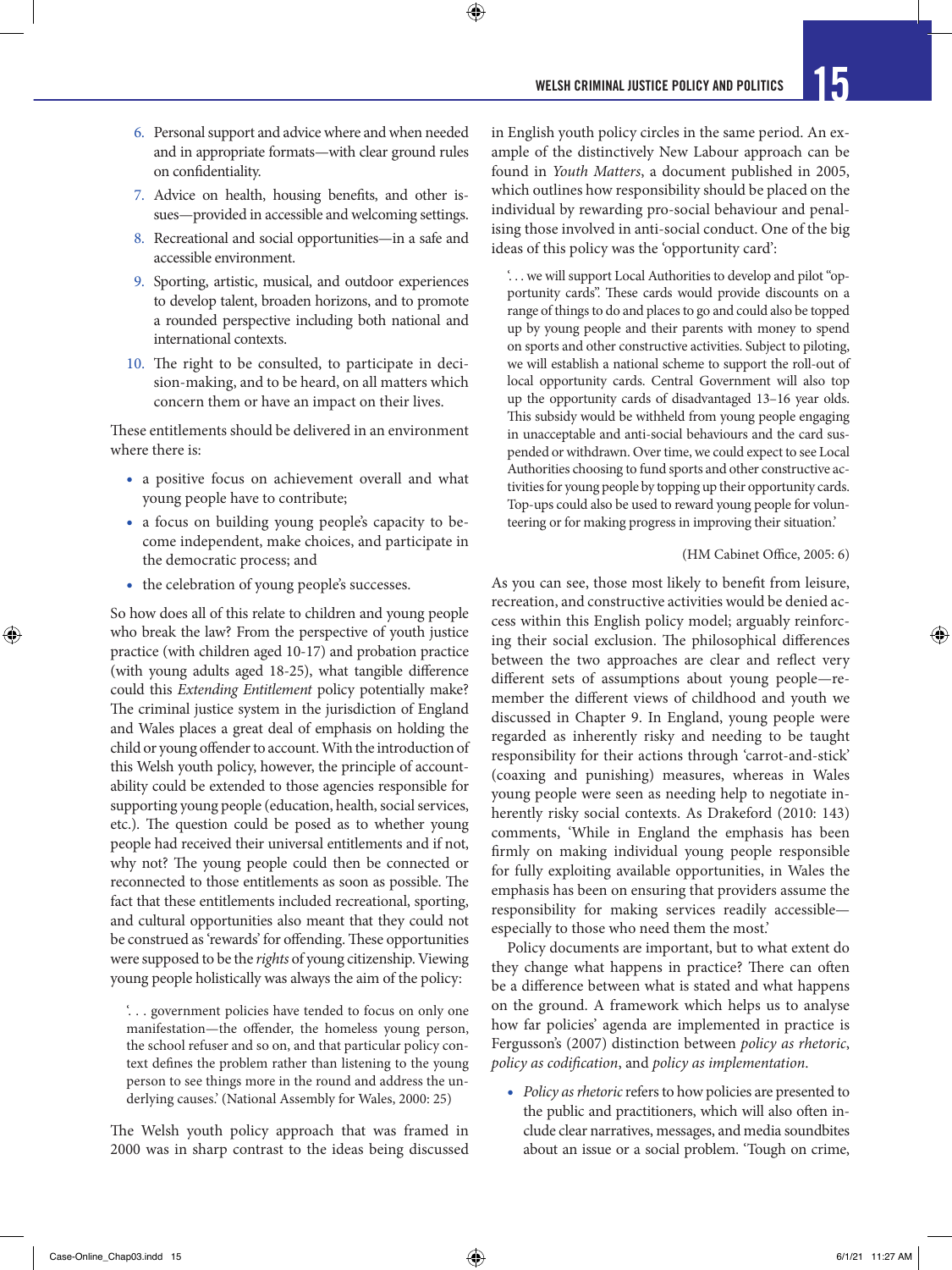⊕

tough on the causes of crime' would be one example, as would 'children first, offenders second'. Rhetoric is more than a collection of memorable but empty catchphrases, though. In an interview, Drakeford declared that rhetoric is important: 'The way we talk about things shapes the way we think about things, and the way we think about things shapes the way we act on things' (Evans et al., 2021: 11).

 $\bm{\Theta}$ 

- *Policy codification* refers to policy directives, standards, guidance, processes, and objectives.
- *Policy implementation* refers to how practitioners interpret and apply directives. Although managers monitor that rules and guidelines are being applied, practitioners still enjoy considerable freedom. This is often referred to as 'street-level bureaucracy' (Lipsky, 1980; Hupe et al., 2015); a concept that recognises the constraints within which many practitioners operate, but also their independent agency in terms of how they use discretion and judgement to interpret statute and management directives in light of their own professional knowledge and values.

So, to what extent has *Extending Entitlement* made a difference to practice on the ground? Apart from research conducted by Haines et al. (2004), there has been no independent evaluation of the policy's efficacy and impact in recent years. The impression we gain is that implementation was always uneven, but recently the policy seems to have faded from collective memory. In an interview, Haines observed:

'This was a staggeringly amazing piece of work that was sadly not properly implemented. Very poorly understood. I would go around asking groups of practitioners from all sorts of different organisations, not just YOTs [youth offending teams]. I sat for a while on the Wales Youth Justice Advisory Panel and the membership of that changed and I raised *Extending Entitlement* in one of the meetings. Nobody had heard of it. That is an appalling testament to the lack of attention to policy promotion, let alone implementation. Had it been properly implemented it would have transformed the experience of growing up for children in Wales.'

(Evans et al., 2021: 9-10)

If our impressionistic assessment is correct, it would seem that—if we apply Fergusson's framework of analysis—the *rhetoric* probably survives in some places, the *codification* is weak and the *implementation* patchy. At the time of writing, however, the Welsh Government is currently reviewing *Extending Entitlement*. It is therefore possible that the policy will be refreshed and relaunched in the future.

The full implementation of Welsh youth policy may have stalled, but there have been other important developments in children's policy that have been reflected in new Welsh laws and policies. The Social Services and Well-being (Wales) Act 2014 and the Well-being of Future Generations (Wales) Act 2015 aim to promote the health and well-being of all citizens, including children, by requiring services to work together through Public Service Boards. The Acts emphasise the importance of service users, including children, being actively involved in shaping policy and the delivery of services.

For a fuller understanding of the Welsh policy landscape as it impacts on children and young people, we suggest you read the helpful overview provided by Smith (2019), but one development that will be of particular interest to students of criminal justice is the Children (Abolition of Defence of Reasonable Punishment) (Wales) Act 2020. This statute, which is in line with Scotland and many other nations around the world (although not England), abolishes the common law defence of 'reasonable punishment' that could previously be used by parents and carers in relation to the corporal (physical) punishment of children. It is due to come into effect from 2022. Often referred to as the 'smacking ban', this legislation (which, though welcomed by many, is not without its critics) means that the law will be applied equally to children and adults (it is against the law to administer corporal punishment to adults). This is not only consistent with children's rights, but also extends the principle of citizenship to children and moves away from the idea that children 'belong' to parents—similarly to the idea that women do not belong to husbands and fathers.

# Youth justice in Wales

We have already touched on youth justice in several contexts, but here we focus on this important aspect of the system in more depth. As we have seen, in a formal and legal sense youth justice in Wales remains a non-devolved matter. It is the responsibility of the Ministry of Justice and the Youth Justice Board. In the early days of the establishment of the new youth justice system, with the passage of the Crime and Disorder Act 1998, youth offending services in Wales, like England, were subject to the directives, National Standards, and 'key performance indicators' (ways of measuring success in relation to particular aims) of the Youth Justice Board in London. However, as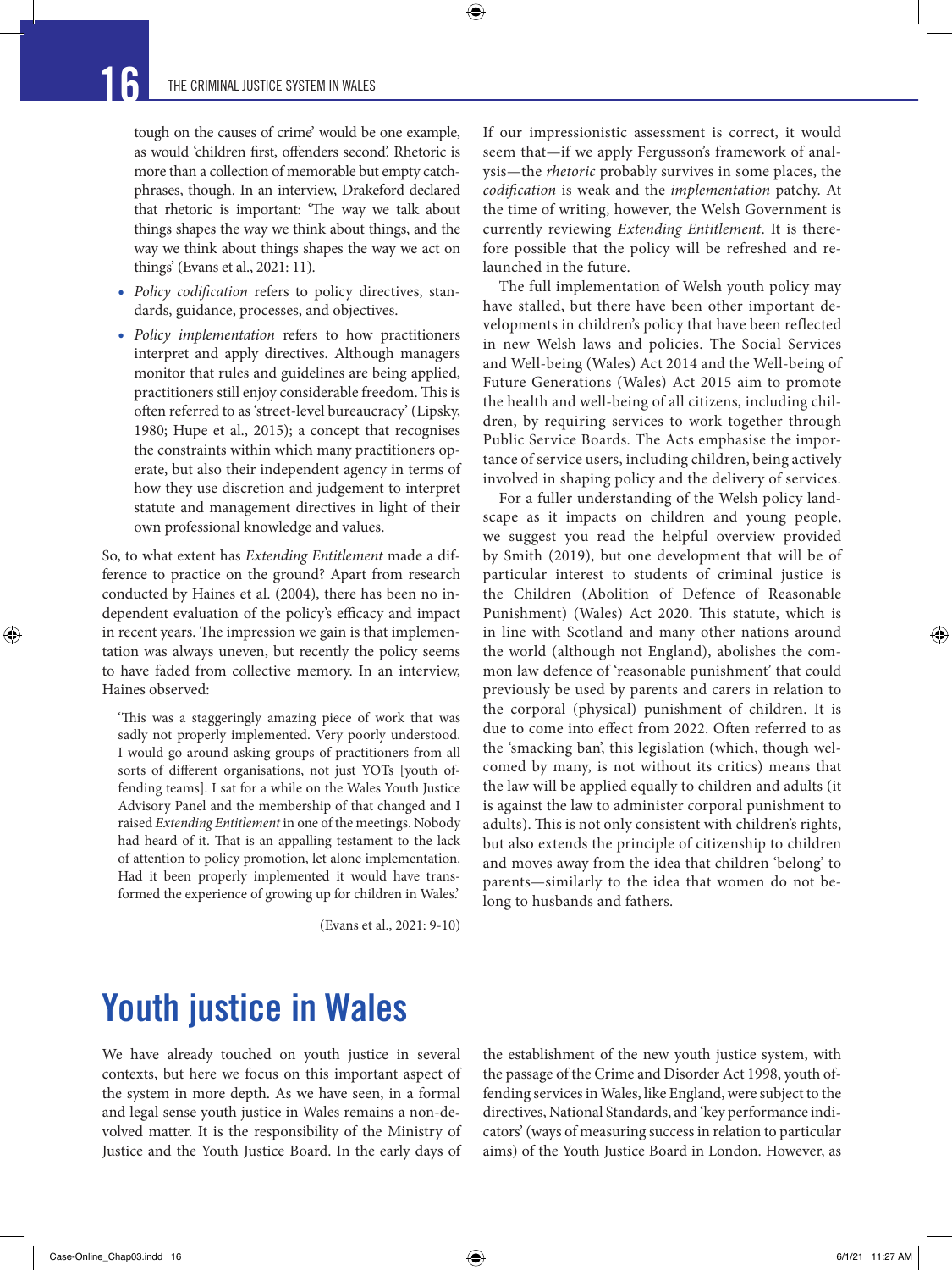a result of democratic devolution, the Welsh Government became responsible for many of the areas of policy that impacted directly on children. Youth Offending Services are made up of core staff from social services, education, health, probation, and the police, and since devolution the first three of these policy areas have fallen under the direct control of Welsh Government in Cardiff. Only the final two are the responsibility of the UK government in London. According to Drakeford (2010: 139), between 50–70 per cent of the total budgets of youth offending services derive from Welsh Government service areas.

 $\bigcirc$ 

This uneven division of responsibility exposed the differences between the Welsh and UK governments in their approach to policy, and in this way created potential for tension within the system. An early example of the Welsh government choosing to emphasise different areas of policy in line with its guiding principles was the Assembly's decision to locate youth justice in the portfolio of Health and Social Services rather than within Crime Prevention and Community Safety. This was done to try to create a child-friendly environment within the recently established youth offending services (Cross et al., 2003: 156). At the inaugural meeting of the All Wales Youth Offending Strategy Group, Jane Hutt AM (the then Health and Social Services Minister) identified the need for negotiating a common approach that acknowledged the respective responsibilities of the administrations:

'It presents a real opportunity to establish valuable cross-cutting lines between the Youth Justice Board's criminal justice responsibilities and the Welsh Assembly government's devolved duties in respect of the social well-being of young people, including health, education, training and employment.'

#### (National Assembly for Wales, 2002)

This early recognition of the need to align services prompted a process of negotiation between the Welsh Government and the Youth Justice Board (YJB); an ongoing process which continues today. The relationship has reportedly not been without tension and conflict at some points, particularly in the early years of New Labour when the YJB adopted a tougher approach to youth justice practice. As Howard Williamson (YJB member for Wales from 2001 to 2009) commented, 'When I joined the YJB, it was dreadful—it paid no attention to the Welsh context' (National Assembly for Wales, 2009a: para 88). Even some years later the responsible Welsh Government minister, Edwina Hart, stated:

'I do not always agree with UK Government policy in these areas. For example, we have grave concerns about fixed penalty notices and such issues. The UK Government over-emphasises some issues that I would not when, for example, trying to deliver children back into society.'

(National Assembly for Wales, 2009b: para 34)

Over time, such issues were resolved through the offices of the Youth Justice Committee for Wales (which included representatives from the Welsh Government, YJB, Home Office, police, National Offender Management Service, YOT Managers Cymru, and third sector organisations). More recently this committee has been replaced by the Wales Youth Justice Advisory Panel, which has a broadly similar composition but also now includes representation from the police, Crime Commissioners' offices, and university-based academic researchers, among others. An early and successful product of this collaborative approach was the All Wales Youth Offending Strategy (Welsh Assembly Government, 2004b). Haines (2010: 238) has since highlighted some of the underlying tensions in the document's joined-up approach, but it did include features that at the time made it distinctive from England. These included the following elements:

- the direct identification of the UNCRC as the cornerstone of the strategy;
- the explicit extension of the rights set out in *Extending Entitlement* to young people in trouble with the law;
- a commitment to work with the Children's Commissioner for Wales to mainstream and embed consultation with, and the participation of, children and young people in the youth justice system;
- a determination that young people should be treated as *children first and offenders second*; and
- an emphasis that custody for children really should be deployed only as a last resort.

The more recent joint statement by Welsh Government and the Youth Justice Board (2014: 3), *Children First, Offenders Second*, develops—as the title implies—this explicitly childfriendly vision. As we can see from the brief passage below, there is an open commitment to diverting young people away from the formal youth justice system:

'We want a country in which we all work to prevent children and young people from entering the youth justice system. But if young people do offend, we want to ensure the system and associated services do all they can to help and support them to have the best chance of not having further convictions. Children and young people at risk of entering, or who are in, the youth justice system must be treated as children first, offenders second in all interactions with services.'

(Welsh Government and Youth Justice Board, 2014: 3)

Since the early days of the devolution project, the Welsh approach has attempted to move beyond interpreting the concept of youth justice in narrow criminal justice terms. Addressing young people's offending and the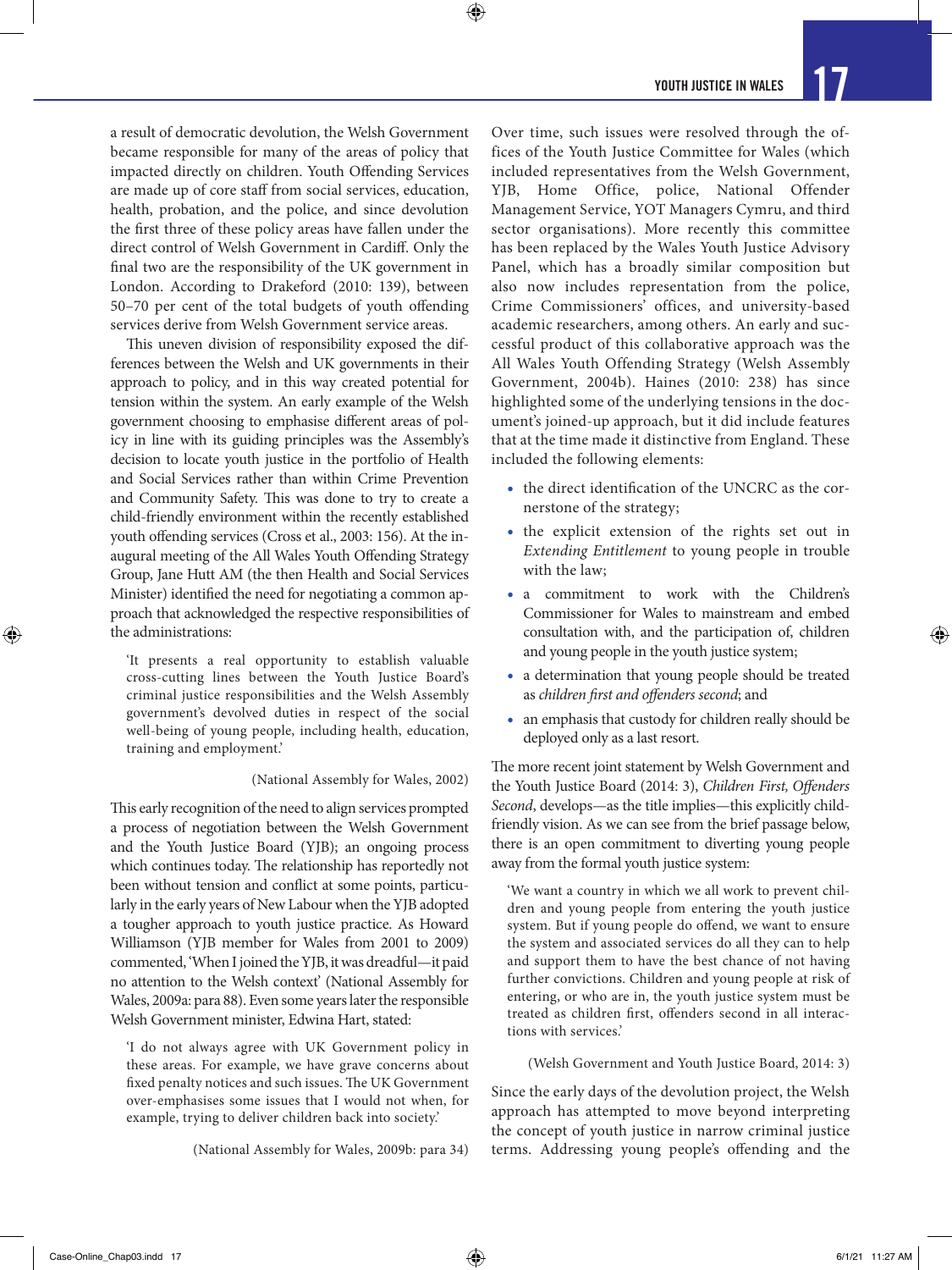harm they may have caused to victims and communities is clearly an important aim for youth justice, but the 'Children First' philosophy is committed to also bringing justice into the lives of children.

 $\bigcirc$ 

Clients of the youth justice system are overwhelmingly from socially disadvantaged backgrounds (Bateman, 2020) and many of those with more persistent patterns of offending will have experienced victimisation themselves (McAra and McVie, 2010; McAra, 2018). The over-representation of children with a background in public care in the youth justice system (one-third of boys and two-thirds of girls in custody have been Looked After—the term given to children who have been in the care of their local authority for more than 24 hours) is a reasonably good indicator of troubled and disrupted personal and family histories. In many cases, this includes the experience of abuse (physical, sexual, and emotional) and neglect, as well as exposure to domestic violence, substance misuse by parents/carers, bereavement, and periods of homelessness (Prison Reform Trust, 2016; Evans, 2018). When young people have suffered from trauma, poverty, and social exclusion, the argument is that we should focus on remedying these injustices.

There is sometimes a tendency to refer to socially excluded young people as 'disaffected', which implies that the issue is mainly to do with a negative attitude towards conformity or authority. This may or may not be true, but we need to ask whether such attitudes are more likely to develop when social support systems such as education, health, and youth services are either inappropriate, unavailable, or difficult to access. The process of disengagement—from education, training, and employment, for example—is far from being the sole responsibility of the child. In the 'Children First' model embedded in the underpinning ideals of the *Extending Entitlement* policy, the role of the adults working in the relevant agencies and systems is to actively 'reconnect the disconnected' child to mainstream services (Evans, 2014). Youth justice workers have a critical part to play in coordinating a joined-up response to a disadvantaged young person at odds with the law.

One of the critical points in a young person's journey after committing an offence is the decision as to whether they should enter the formal youth justice system or whether they should remain outside the system—in other words, should be 'diverted'. Although there is evidence that diversion helps to facilitate the process of desistance from offending (McAra & McVie, 2010; McAra, 2018; Motz et, 2020), what form should it take (see Chapter 29)? The option of taking no further formal action, often referred to as 'radical non-intervention' (Shur, 1973), is usually based on two

related ideas: the first is that labelling confirms people in their criminal identity and extends criminal careers; and the second is that, left to their own devices, most young people will 'grow out of crime'. The case for such radical non-intervention might be regarded as 'benign neglect' in respect of many young people. However, diverting young people with problems and unmet needs away from the youth justice system without taking any positive action to help them is likely to be experienced as 'malign indifference' (Drakeford and Williamson, 1998).

Is it possible to develop a non-stigmatising model of diversion that can also offer constructive support and guidance for those that need it? The Swansea Bureau model is one example of diversion that has received a great deal of academic attention. It also probably comes closest to putting into practice both the 'Children First, Offenders Second' philosophy and applying the *Extending Entitlement* policy. In that sense it is a good example of a model of diversionary practice that embodies Welsh policy. This model is discussed in detail in Chapter 30, in the context of diversion as an alternative to punishment, and described in Conversations 30.2 by Professor Kevin Haines (one of the authors of this chapter). We will therefore confine ourselves to a few comments here.

Operating within a children's rights framework and the philosophy underpinning the *Extending Entitlement* policy, the Swansea Bureau made the case for a more positive form of diversion (Haines et al., 2013; Case and Haines, 2015; Haines and Case, 2015). Within the framework of the *Extending Entitlement* policy, part of the role of youth justice workers was to assess whether children were receiving all of their universal entitlements. If they were not, then they needed to be reconnected to those services, supports, resources, and opportunities. Adults working in agencies and services for children were therefore made responsible for ensuring young people received their entitlements. In its original form, the Swansea Bureau was extremely successful in reducing the number of young people entering the youth justice system, cutting reoffending rates (Haines et al., 2013: 175–84) and saving public money on court proceedings and associated costs. In one financial year, over £2.8 million was saved by the Swansea local authority (City and County of Swansea Cabinet, 2013: 110). It is worth reflecting on how such savings could be reinvested in services for children and their families. At the time of writing, all but one local authority in Wales have adopted and implemented a Bureau system, although some dilution of the original model may have taken place.

 $Case-Online\_Chap03.ind$  18 6/1/21 11:27 AM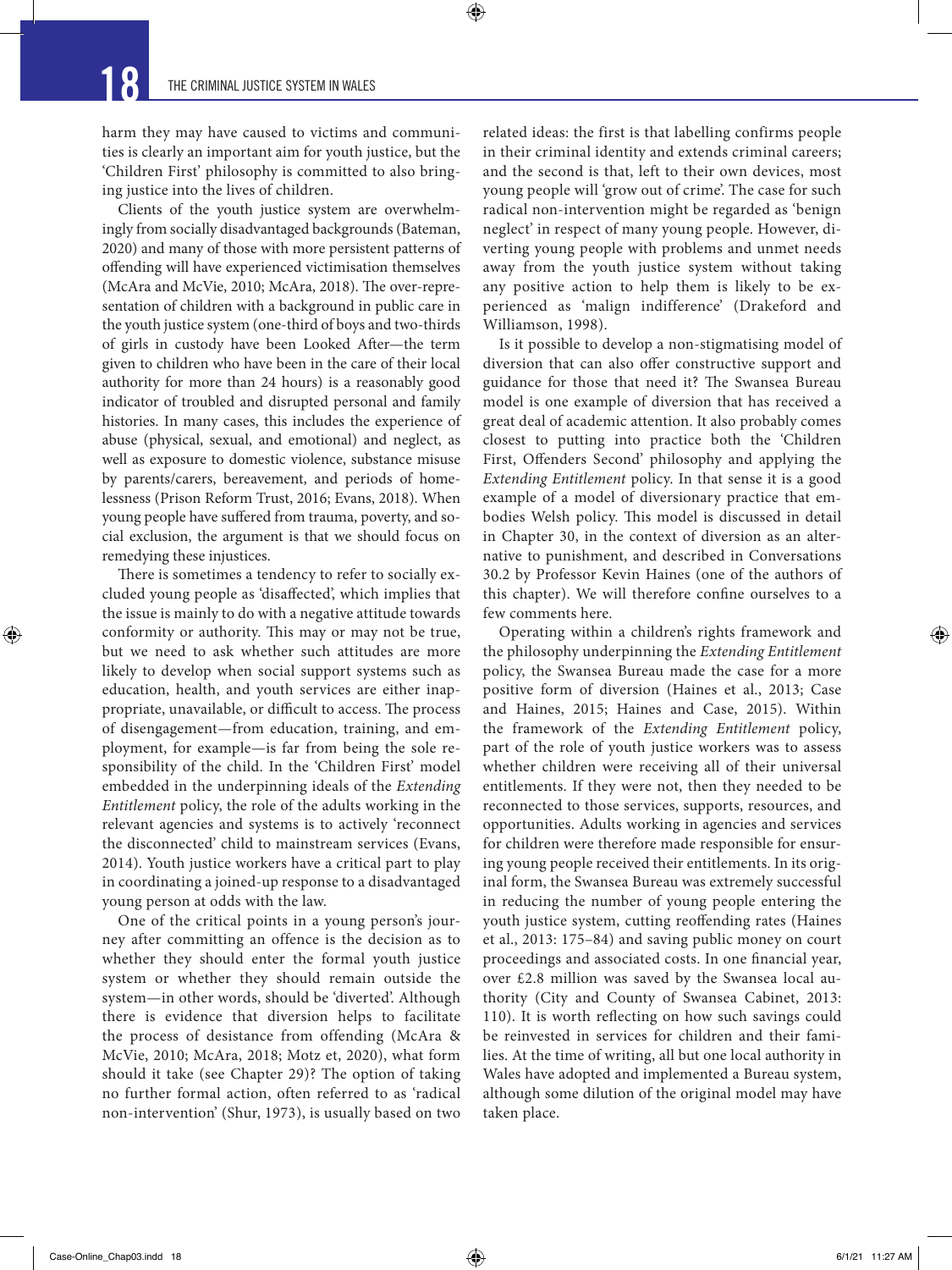# **Conclusion**

In this chapter two key questions have emerged. First, what makes Welsh policy distinctive? Secondly, to what extent has a distinctive Welsh policy been put into practice across the country? As we have mentioned, the dragon is the national symbol of Wales, so these questions are sometimes expressed in terms of 'dragonisation' (see Evans et al., 2021 for a recent example). Consequently, questions about the extent to which social and criminal justice policies are distinctively 'Welsh' (or different to England) are framed in terms of whether they are 'dragonised'.

The dragon is, of course, a mythical creature, but myths particularly national myths—still have meaning, significance, and power. Whether for good or ill, 'mythtory' (as opposed to 'history') is arguably a more important mobilising force in politics and policy formation than history or the social sciences. Nations are almost always socially, culturally, and religiously diverse. Myths, symbols, and national narratives therefore play an important part in binding together such diverse groups. Williams (1985) argues that myth is a key element in the composition of national narratives (stories that create a sense of national identity and belonging); a way of drawing upon usable pasts in order to move towards attainable futures. Anderson (2006) also depicts nations as 'imagined communities,' arguing that individuals imagine themselves as being part of a larger group that creates 'the nation', meaning that states are constructed in the collective imagination of their citizens, rather than being fixed and unchanging realities. In this light, to what extent have Welsh politicians, policy makers, and academics been in the business of myth-building with regard to the dragonisation of Welsh criminal and social justice policy? To what extent has this narrative actually affected practice on the ground?

We have seen that democratic devolution arrived in Wales in 1999 when the first National Assembly for Wales elections took place. As Welsh devolution moves into its third decade, it features a Welsh parliament and Welsh Government with tax-raising and primary law-making powers. Those powers became clearer to many people during the Covid-19 pandemic when Welsh Government sometimes used them to take different decisions to the ones being made by the UK Government for England, but our discussion has shown that they have existed for some time, in more subtle ways. The acquisition and exercise of these powers have inevitably impacted on criminal justice and the services upon which that system depends.

'Dragonisation' has probably been most obvious in the field of youth justice because three of the five core services on which it depends (social services, education, and health) are under the control of Welsh Government. The development of a 'Children First, Offenders Second' philosophy, although not always clearly defined, was first influential in Wales before being adopted in England by the Youth Justice Board in London. However, as Muncie (2010) pointed out at the time, exaggerated claims were made by some people in Wales in the first wave of 'dragonisation'.

 $\bm{\Theta}$ 

In an article entitled 'Illusions of Difference: Comparative Youth Justice in the United Kingdom', Muncie delivered a sobering judgement on the reality of youth justice in Wales, highlighting an implementation gap between the stated aims of the rights-based approach and practice on the ground. To illustrate his point, he compared two areas with similar demographic and socio-economic profiles: Merthyr Tydfil (an industrial town in south Wales) and Newcastle (in the north-east of England). He commented: 'Notable differences remained in the proportion of convicted under 18-year-olds sentenced to custody in different YOT areas, ranging from 20 per cent in Merthyr Tydfil (in a "rights-driven" Wales?) to 2 per cent in Newcastle (in a "risk-driven" England?)' (Muncie: 2010: 52). On one level, Muncie can be criticised for rushing to judgment so soon after the initial devolution settlement in Wales. As we have already mentioned, devolution is a process and not a single event, and within Wales, the kind of practice being developed in Swansea (including the rights-based Bureau model embedded in the *Extending Entitlement* policy) had at that stage not been evaluated fully nor emulated by other youth offending services in Wales. However, what Muncie's article does is highlight the fact that there existed then—and continues to exist today—a wide diversity of practice at the sub-national level in all the countries of the UK.

At the time of writing there are two important criminal justice initiatives being developed jointly by the Ministry of Justice (UK Government) and Welsh Government: the *Youth Justice Blueprint for Wales* and the *Female Offending Blueprint for Wales*. Given that justice has not been fully devolved to Wales as is the case in Scotland and Northern Ireland, it is important to read these documents as a negotiation between two governments. The fine detail has yet to be worked out, but a few interesting messages emerge.

In the case of the *Youth Justice Blueprint* there are some familiar Welsh Government themes: diversion and children's rights are two examples. However, we can also detect the influence of the Ministry of Justice with the commitment to 'targeted prevention'. The Blueprint commits to addressing the psychological needs of children through delivering 'trauma-informed' services (Skuse & Matthew, 2015; Evans et al., 2020; Glendinning, 2021) while also ensuring that they can access their rights and entitlements. It remains to be seen whether both dimensions of the Blueprint receive equal attention in practice. The outcome of the review of *Extending Entitlement* will be an important factor, but so too will the Welsh Government's future settlements with the UK Government Treasury. The *Female Offending Blueprint for Wales*, meanwhile,

⊕

↔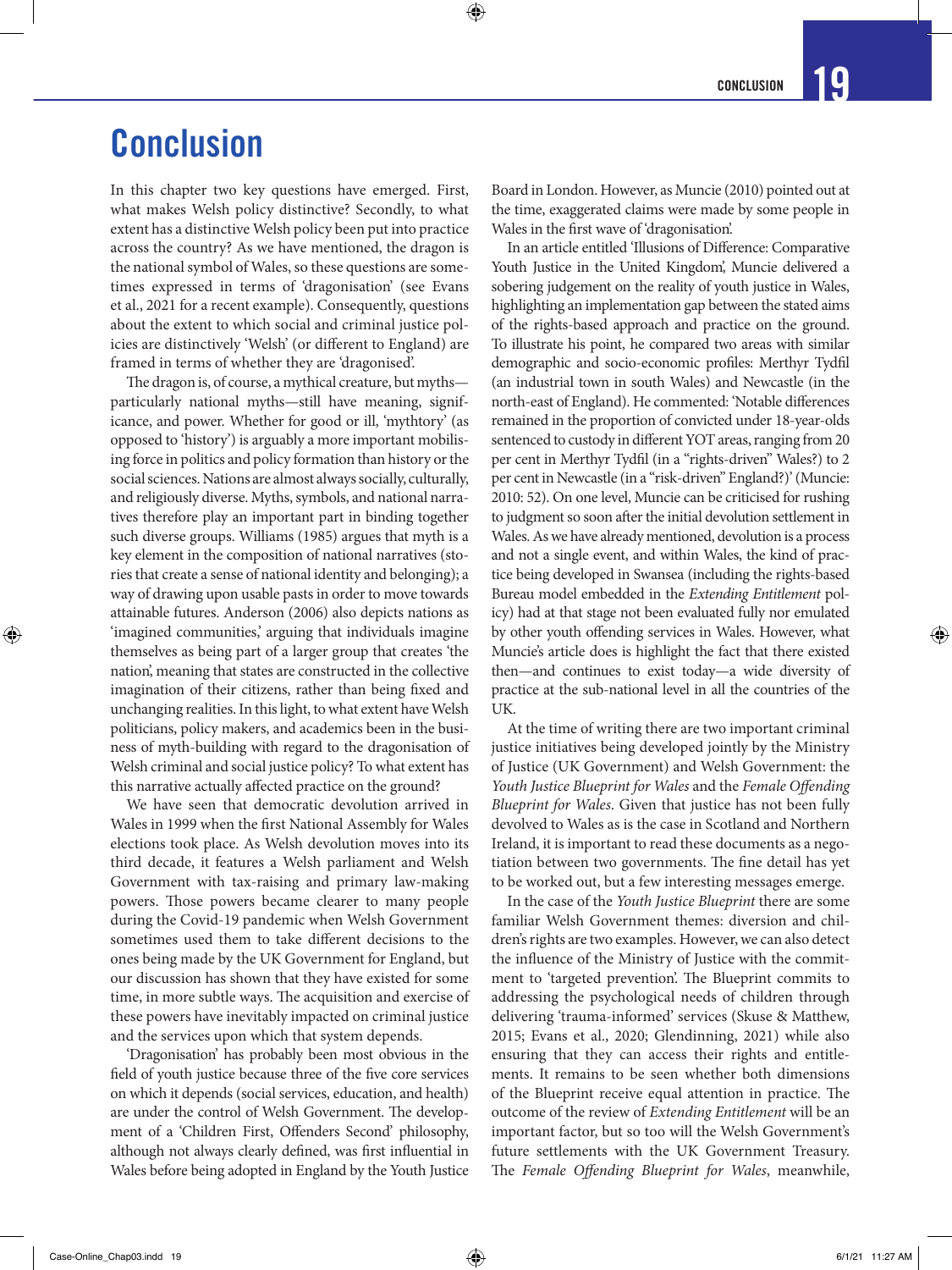builds on the principles established by the Corston Report (2007) (see Chapter 11). It acknowledges the acute vulnerability and complex needs of this population and appears to be committed to exploring ways in which women can be diverted from custodial sentences to community-based provision. Like the Youth Justice Blueprint, we await the detail that will emerge from this ongoing piece of work.

Both Blueprints highlight the fact that criminal justice is not devolved. Will the recommendations of the Commission on Justice in Wales Report (2019) be followed? Will criminal justice be devolved to Wales? The Welsh Government

welcomed the recommendations, but at the time of writing the UK Government's Ministry of Justice appear to be rejecting them without much consideration. The current debate on criminal justice, however, is currently overshadowed by a much bigger constitutional debate about the integrity of the United Kingdom. In the wake of Brexit, the rise in support for Scottish independence, and political complexities being played out on the island of Ireland, the implications of whether justice should be devolved to Wales assume even greater resonance.

### **SUMMARY**

After reading this chapter and working your way through its features you should now be able to:

#### • identify the origins of the 'single' England and Wales criminal justice system

 $\bigoplus$ 

The England and Wales system was established in the 16th century through the passing of two separate 'Acts of Union'. These statutes were implemented with two underlying aims: to unite Wales and England politically; and to sweep away native Welsh laws and practices that had once flourished under Wales' own distinct legal system and penal code. While the Acts of Union did provide Wales with some measure of political identity, further changes in 1830 brought Wales into complete legal and judicial conformity with England. It was from this point onwards that the 'unitary' system of England and Wales was created.

#### • appreciate the impact that democratic devolution has made to criminal justice in Wales

Although the responsibility for criminal justice in Wales formally rests with the Westminster Parliament and Government, subtle changes brought on by democratic devolution have transformed Wales' role in the England and Wales criminal justice system. The Welsh Government's extensive responsibilities over many areas of social policy have given rise to the emergence of Welsh-only strategies within areas that deal directly with the needs of those in contact with the criminal justice system. This includes policies aimed at addressing the housing needs of Welsh prison leavers, tackling drug and alcohol misuse, preventing domestic violence, and supporting children and young people in conflict with the law. Despite having no formal responsibility over the police, prisons, the courts or the probation service, devolution has given the Welsh Government an important role in preventing crime and promoting community safety.

### • critically evaluate the extent to which policy differences now exist between Wales and England, despite the continuation of the England and Wales jurisdiction

When it comes to thinking about Welsh criminology and criminal justice, Wales is now most often spoken of *because* of its separateness from England. The differences between Wales and England have emerged as a consequence of the Welsh Government's increasingly active role in producing policies to support offenders and reduce crime in Wales. Some recent examples of the divergence between Wales and England include: Welsh Government plans to extend voting rights to some Welsh prisoners; legislation that has removed the defence of 'reasonable punishment' for common assault on children (often described in the media as a 'smacking ban'); as well as the removal of the sanction of imprisonment for those who fail to pay their council tax in Wales.

#### • identify the principles that helped to shape the Welsh Government's social policy agenda during its early years

The phrase 'clear red water' was adopted by the Welsh Government to signal its intent to deliver a more traditional democratic socialist approach to policy development in Wales than in England. At the very heart of its approach was a commitment to five principles: the ideals of

⊕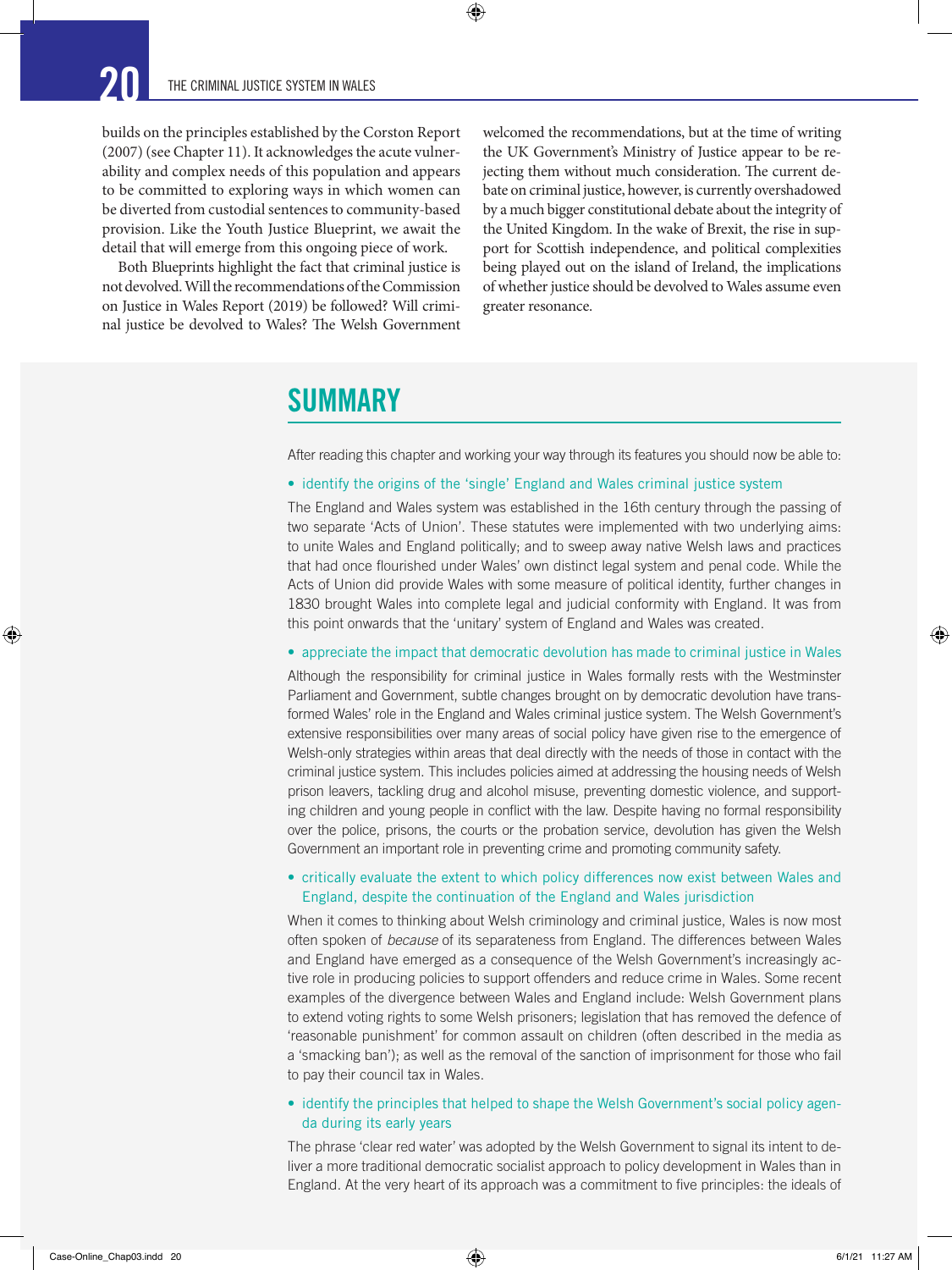good government; universal rather than narrowly targeted provision of services; an emphasis on citizenship rather than consumerism; equality of opportunity and outcome; and pluralism and diversity. One of the areas in which this agenda has been most clearly on display is the devolved government's response to children's rights and youth policy.

 $\bigcirc$ 

• evaluate some of the major developments within youth justice practice in Wales, including those that have given rise to the concept of 'dragonisation'

The Welsh Government responsibilities for many of the areas of policy that impact directly on children, including education, social services, health, and housing, has led to the emergence of a distinct approach to youth justice services in Wales. In particular, the Welsh Government's commitment to *Extending Entitlement* and to a *Children First, Offenders Second* approach have helped to fuel the notion that a 'dragonised' approach to youth justice policy exists in Wales. One clear example of this includes the work being carried out by the Swansea Bureau Model and its focus on diversionary practice, children's rights and the need to embrace alternatives to punishment (see Chapter 9 for further discussion).

### REVIEW QUESTIONS

- 1. Why is the period of King Henry VIII's rule relevant to our understanding of contemporary criminal justice in Wales?
- 2. How has Welsh devolution altered its position within the 'single' England and Wales system?
- **3.** List five of the universal entitlements that children and young people have in Wales according to the Welsh Government's *Extending Entitlement* strategy.
- 4. What are the major arguments behind the concept of dragonisation?
- 5. What were some of the main recommendations set out with the Commission on Justice in Wales report?

# FURTHER READING

#### Commission on Justice in Wales (2019) *Justice in Wales for the People of Wales*. October 2019.

This report provides the first review of the justice system in Wales in over 200 years. It considers all areas and aspects of the Welsh justice system, including the impact that devolution has made to criminal justice in Wales since 1999.

### Evans, J., Jones, R. and Musgrove, N. (2021) 'Dragonisation' revisited: A progressive criminal justice policy in Wales? *Criminology and Criminal* Justice, 0(0): 1–18.

This journal article assesses the extent to which Welsh policy has continued to diverge from England since the formative years of devolution. It considers the extent to which claims of a 'dragonised' criminal justice policy are still relevant in Wales, while helping to explore the fact that differences exist *within* the same jurisdiction.

Haines, K. and Case, S. (2015) *Positive Youth Justice: Children First, Offenders Second*. Bristol: Policy Press. This book sets out in detail the key principles of the *Children First, Offenders Second* approach as developed in the Welsh context.

#### Pritchard, H. (2016) *Justice in Wales: Principles, Progress and Next Steps*. Cardiff: Wales Governance Centre.

This report maps out the key institutions responsible for the administration of criminal and youth justice in Wales. It provides any reader interested in justice in Wales with an in-depth understanding of the complex constitutional arrangements surrounding criminal and youth justice developments in the country.

⊕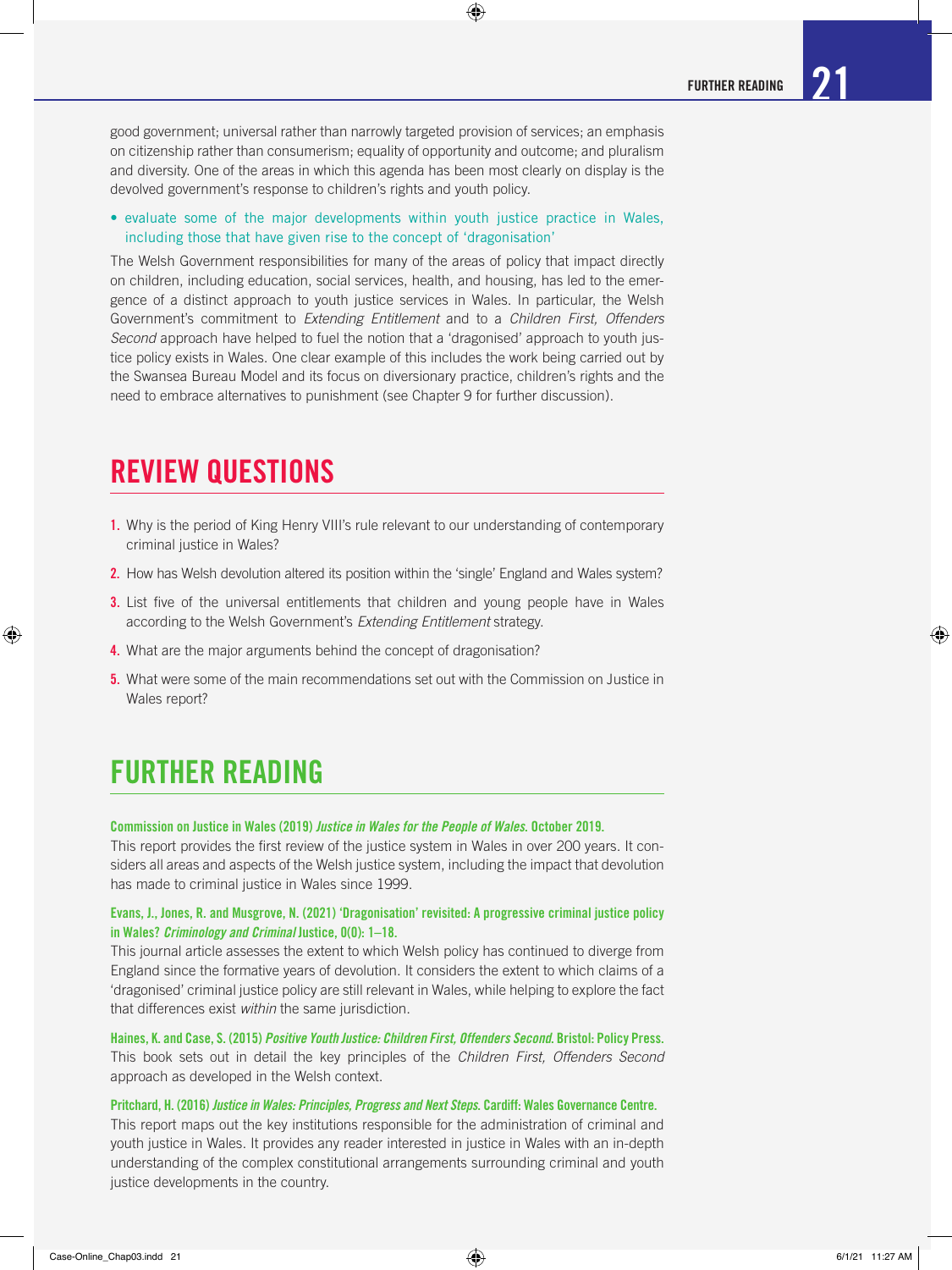#### Smith, P. (2019) *The Childhood Policy Landscape in Wales*, London: British Academy

◈

This short report not only maps social policy in respect of children, but also young adults. It also provides a clear account of some key Welsh statutes.

#### Williams, C. (2011) *Social Policy for Social Welfare Practice in a Devolved Wales*. Birmingham: Venture Press.

This book offers a critical analysis and understanding of social welfare policy and practice in Wales. It considers the intersection between social and criminal justice policy in Wales and, as such, is an essential text for readers interested in understanding the role played by the devolved government within justice in Wales.

# REFERENCES

All Wales Convention (2009) *All Wales Convention Report*. Cardiff: All Wales Convention.

Anderson, B. (2006) *Imagined Communities: Reflections on the Origin and Spread of Nationalism*. London: Verso. Bateman, T. (2020) *The State of Youth Justice 2015: An Overview of Trends and Developments*. London: National Association of Youth Justice.

- Butler, I. (2011) Children's Policy in Wales. In Williams, C. (ed.) *Social Policy for Social Welfare Practice in a Devolved Wales*. Birmingham: Venture Press.
- Case, S. and Haines, K. (2015) *Children First, Offenders Second:* Positive Promotion: Reframing the Prevention Debate. *Youth Justice* 15(3): 226–39.
- Chaney, P. and Drakeford, M. (2004) The Primacy of Ideology: Social Policy and the First Term of the National Assembly for Wales. *Social Policy Review* 16: 121–42l.
- City and County of Swansea Cabinet (2013) Cabinet Meeting Minutes, January 31st, 2013. Swansea: City and County of Swansea.
- Commission on Justice in Wales (2019) *Justice in Wales for the People of Wales*. October 2019.
- Cross, N., Evans, J., and Minkes, J. (2003) Still Children First?—Developments in Youth Justice in Wales. *Youth Justice* 2(3): 151–62.
- Davies, N. and Williams, D. (2009) *Clear Red Water: Welsh Devolution and Socialist Politics*. London: Francis Boutle Publisher.
- Drakeford, M. (2007) Devolution and Social Justice in the Welsh Context. *Benefits* 19(2): 173–80.
- Drakeford, M. (2010) Devolution and Youth Justice. *Criminology and Criminal Justice: An International Journal* 10(2): 137–54.
- Drakeford, M. and Williamson, H. (1998) From Benign Neglect to Malign Indifference: Housing and Young People. In Shaw, I., Thomas, S., and Clapham, D. (eds) *Social Care and Housing*, Research Highlights 32. London: Jessica Kingsley.
- Edwards, A. and Hughes, G. (2009) The Preventive Turn and the Promotion of Safer Communities in England and Wales: Political Inventiveness and Governmental Instabilities. In Crawford, A. (ed.) *Crime Prevention in Europe: Comparative Perspectives*. Cullompton: Willan.

Edwards, HT (2016) *The Eisteddfod*. Caerdydd: Gwasg Prifysgol Cymru

Evans, J. (2014) Responding to Youth Crime: Reconnecting the Disconnected. *Perspectives on Youth* 2: 85–102. Evans, J. (2018) 'Objects of Concern' or 'Risky Young Offenders'? Assessment and Intervention with Children in the Public Care and Youth Justice Systems of England and Wales. In Ulmer, J. and Bradley, M. (eds)

*Punishment Decisions: Locations of Disparity*, Vol. 2 in the ASC Division on Corrections and Sentencing Handbook Series, New York: Taylor & Francis.

- Evans, J., Jones, R. and Musgrove, N. (2021) 'Dragonisation' revisited: A progressive criminal justice policy in Wales? *Criminology and Criminal Justice,* 0(0): 1–18.
- Evans, J., Kennedy, D., Skuse, T. and Matthew, J. (2020) Trauma-informed practice and desistance theories: competing or complementary approaches to working with children in conflict with the law? *Salus Journal*, 8(2): pp. 55–76
- Fergusson, R. (2007) Making Sense of the Melting Pot: Multiple Discourses in Youth Justice Policy. *Youth Justice: An International Journal* 7(3): 179–94.
- Glendinning, F., Rodriguez, G.R., Newberry, A. and Wilmot, R. (2021) *Adverse Childhood Experience (ACE) and Trauma-Informed Approaches to Youth Justice Service in Wales: An evaluation of the implementation of the Enhanced Case Management (ECM) project—the views of children and youth justice workers*, Bangor: Bangor University
- Haines, K. (2010) The Dragonization of Youth Justice. In Taylor, W., Earle, R., and Hester, R. (eds) *Youth Justice Handbook: Theory, Policy and Practice*. Cullompton: Willan.
- Haines, K. and Case, S. (2015) *Positive Youth Justice: Children First, Offenders Second*. Bristol: Policy Press.
- Haines, K., Case, S., Davies, K., and Charles, A. (2013) The Swansea Bureau: A Model of Diversion from the Youth Justice System. *International Journal of Law, Crime and Justice* 41: 167–87.
- Haines, K., Case, S., Isles, E., Rees, I., and Hancock, A. (2004) *Extending Entitlement: Making it Real*. Cardiff: Welsh Assembly Government.

⊕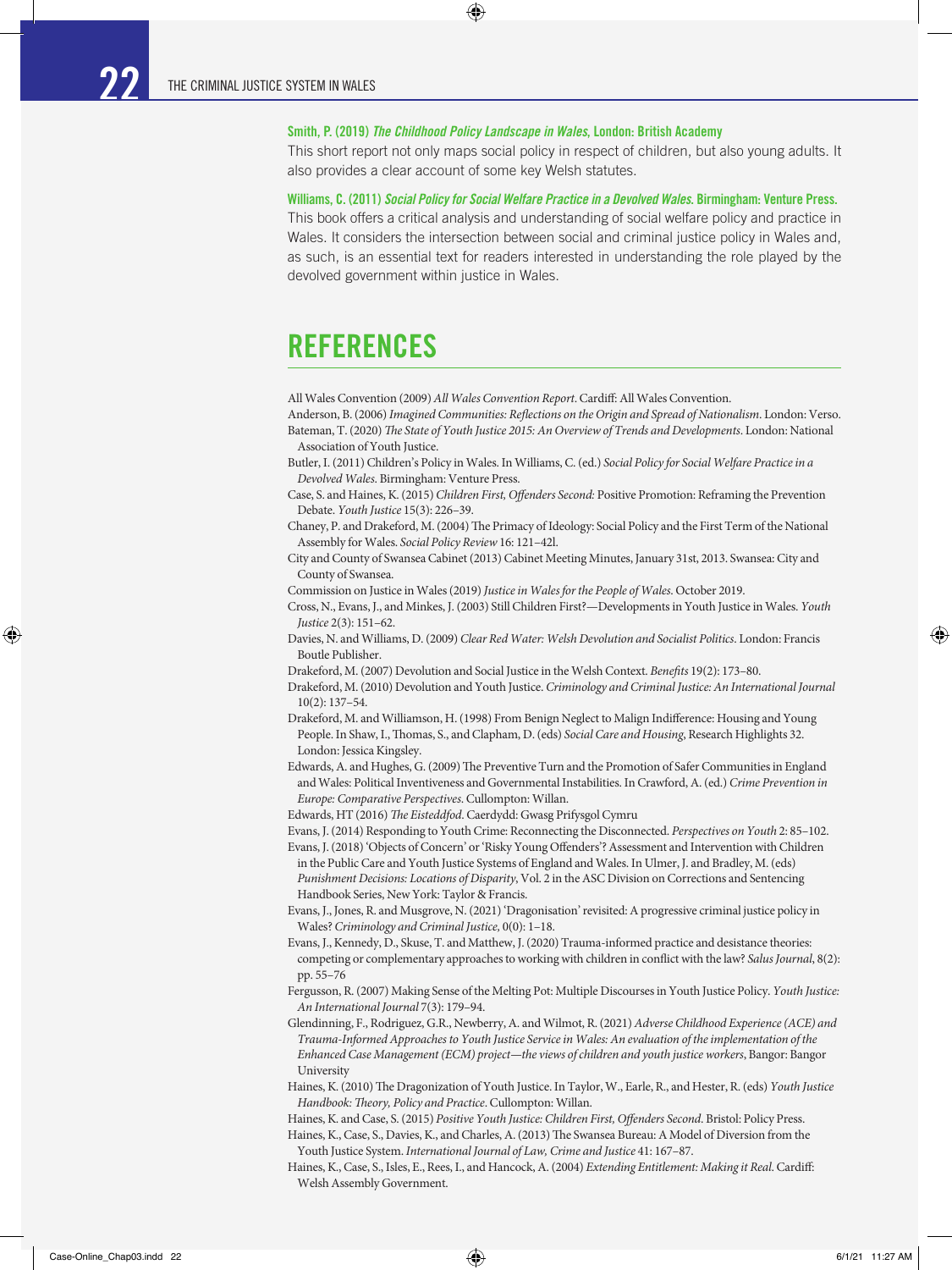Hanson, D. (2019) *Reforming Outcomes: A review of Offender Education in Wales*. March 2019. Cardiff: Welsh Government. https://gov.wales/sites/default/files/publications/2019–03/reforming-outcomes-a-review-ofoffender-education-in-wales\_0.pdf HM Cabinet Office (2005) *Youth Matters.* Presented to Parliament by the Secretary of State for Education and Skills, July 2005. London: HM Cabinet Office. HM Chief Inspector of Prisons (2010) *Report on a full unannounced Inspection of HMP Altcourse*. 15–22 January 2010. HM Chief Inspector of Prisons (2019) *Report on an unannounced inspection of HMP Cardiff*. 15–26 July 2019. London: HM Inspectorate of Prisons. https://www.justiceinspectorates.gov.uk/hmiprisons/wp-content/ uploads/sites/4/2019/11/Cardiff-Web-2019.pdf Hobbes, T (1660/2008) *Leviathan*. Oxford: Oxford University Press. House of Commons Justice Committee (2014) *Crime reduction policies: a co-ordinated approach? Interim report on the Government's Transforming Rehabilitation programme*. Twelfth Report of Session 2013–14. January 2014. London: Stationary Office. https://publications.parliament.uk/pa/cm201314/cmselect/cmjust/ 1004/1004.pdf Hupe, P, Hill, M. and Buffat, A. (eds.) (2015) *Understanding Street-Level Bureaucracy.* Bristol: Policy Press Jones, R. (2017) The Hybrid System: Imprisonment and Devolution in Wales. PhD thesis. Cardiff: Wales Governance Centre at Cardiff University. Jones, R. (2019) Sentencing and Immediate Custody in Wales: A Factfile. January 2019. Cardiff: Wales Governance Centre at Cardiff University. Lipsky, M (1980) *Street-Level Bureaucracy: Dilemmas of the Individual in Public Services.* New York: Russell Sage Foundation. Mackie, P. (2017) Written evidence to the National Assembly for Wales' Equality, Local Government and Communities Committee's inquiry into Rough Sleeping in Wales. http://senedd.assembly.wales/documents/ s71916/RS11%20-%20Peter%20Mackie.pdf Madoc-Jones, I. and Buchanan, J. (2004) Indigenous People, Language and Criminal Justice: The Experience of First Language Welsh Speakers in Wales. *Criminal Justice Studies: A Critical Journal of Crime, Law and Society*  $17(4)$ : 353–67. Maguire, M., Holloway, K., Liddle, M., Gordon, F., Gray, P., Smith, A. and Wright, S. (2010) *Evaluation of the Transitional Support Scheme (TSS).* Final report to Welsh Assembly Government, 2010. McAra, L. (2018) Child-friendly youth justice? In Bateman, T., Goodfellow, P., Little, R. and Wigzell, A. (eds.) *Child-friendly youth justice? A compendium of papers given at a conference at the University of Cambridge in September 2017*, pp. 5–14. London, NAYJ. McAra, L. and McVie, S. (2010) Youth Crime and Justice: Key Messages from the Edinburgh Study of Youth Transitions and Crime. *Criminology and Criminal Justice—An International Journal* 6(1): 39–42. McNeil, F. (2013) Transforming Rehabilitation: Evidence Values and Ideology. *British Journal of Community Justice*, 11, (2–3) 83–5. Ministry of Justice (2014) Written evidence submitted by the Ministry of Justice. Written evidence submitted to the House of Commons Welsh Affairs Committee's Inquiry on Prisons in Wales and the Treatment of Welsh Offenders. July 2014. Ministry of Justice (2017a) Report of the Justice in Wales Working Group. September 2017. London: Ministry of Justice. http://sites.cardiff.ac.uk/wgc/files/2017/09/Justice-in-Wales-Working-Group-Report-Final-2.pdf Ministry of Justice (2020) Serious violent and sexual offenders to spend longer in prison. 22nd January 2020. https://www.gov.uk/government/news/serious-violent-and-sexual-offenders-to-spend-longer-in-prison Morgan, R. (2002) National Centre for Public Policy Annual Lecture. Swansea, University of Wales, 11 December. Motz, R., Barnes, J., Caspi, A., Arseneault, L., Cullen, F., Houts, R., Wertz, J. and Moffitt, T. (2020) Does contact with the justice system deter or promote future delinquency? Results from a longitudinal study of British adolescent twins. *Criminology*, 58: 307–35. Nairn, T. (1981/2015) *The Break-Up of Britain*, London: Verso. National Assembly for Wales (2000) *Extending Entitlement: Supporting Young People in Wales, a Report by the Policy Unit*. Cardiff: National Assembly for Wales. National Assembly for Wales (2002) All Wales youth offending strategy group meets for the first time. Press Release. Available at http://www.wales.gov.uk. National Assembly for Wales (2009a) *Transcript Youth Justice Board for England and Wales*, 7 May. Cardiff: National Assembly for Wales. National Assembly for Wales (2009b) *Transcript Welsh Government*, 6 July. Cardiff: National Assembly for Wales. National Offender Management Service Cymru, Welsh Government, and Youth Justice Board (2006) *Joining Together in Wales: An Adult and Young People's Strategy to Reduce Reoffending*, January 2006. Office for National Statistics (2011) *Census: Quick Statistics for Wales*. Available at: https://www. ons.gov.uk/peoplepopulationandcommunity/populationandmigration/populationestimates/ bulletins/2011censusquickstatisticsforwales/2013-01-30

◈

⊕